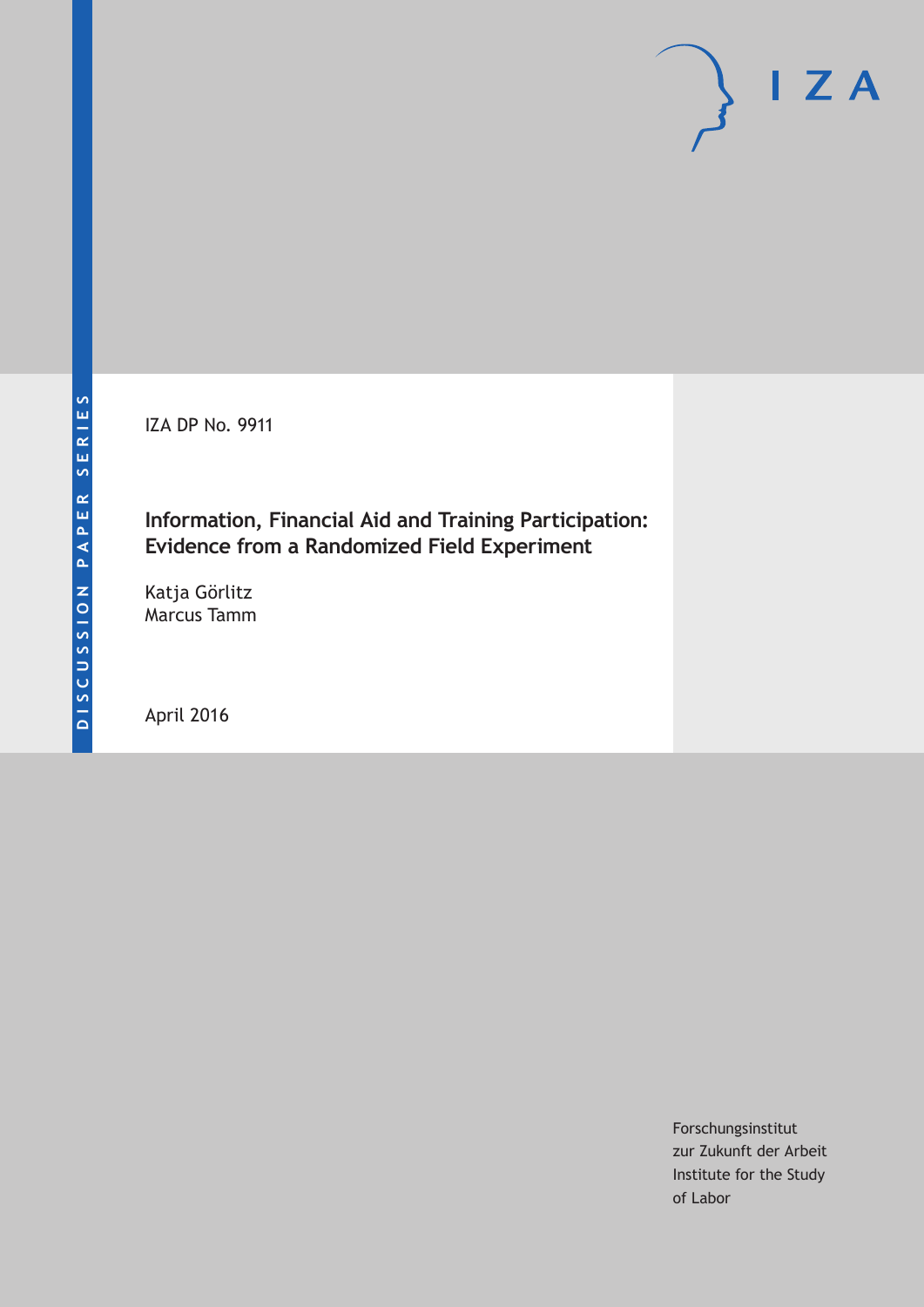# **Information, Financial Aid and Training Participation: Evidence from a Randomized Field Experiment**

### **Katja Görlitz**

*FU Berlin, RWI and IZA* 

### **Marcus Tamm**

*RWI and IZA* 

### Discussion Paper No. 9911 April 2016

IZA

P.O. Box 7240 53072 Bonn Germany

Phone: +49-228-3894-0 Fax: +49-228-3894-180 E-mail: iza@iza.org

Any opinions expressed here are those of the author(s) and not those of IZA. Research published in this series may include views on policy, but the institute itself takes no institutional policy positions. The IZA research network is committed to the IZA Guiding Principles of Research Integrity.

The Institute for the Study of Labor (IZA) in Bonn is a local and virtual international research center and a place of communication between science, politics and business. IZA is an independent nonprofit organization supported by Deutsche Post Foundation. The center is associated with the University of Bonn and offers a stimulating research environment through its international network, workshops and conferences, data service, project support, research visits and doctoral program. IZA engages in (i) original and internationally competitive research in all fields of labor economics, (ii) development of policy concepts, and (iii) dissemination of research results and concepts to the interested public.

IZA Discussion Papers often represent preliminary work and are circulated to encourage discussion. Citation of such a paper should account for its provisional character. A revised version may be available directly from the author.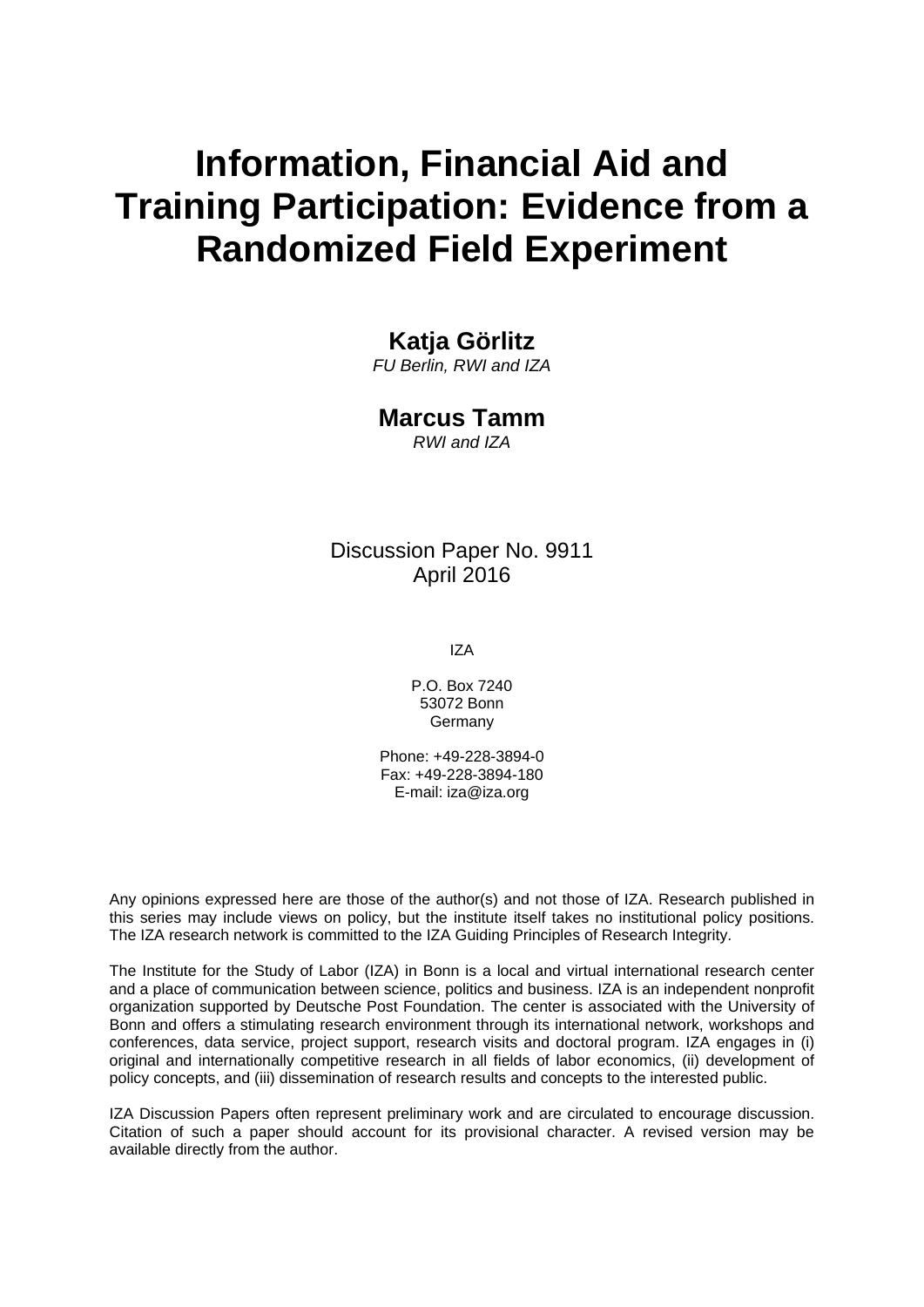IZA Discussion Paper No. 9911 April 2016

# **ABSTRACT**

# **Information, Financial Aid and Training Participation: Evidence from a Randomized Field Experiment\***

To increase employee participation in training activities, the German government introduced a large-scale training voucher program in 2008 that reduces training fees by half. Based on a randomized field experiment, this paper analyzes whether providing information about the existence and the conditions of the training voucher had an effect on actual training activities of employees. Because the voucher was newly introduced, only one-fourth of the eligible employees knew the voucher exists at the time of the experiment. The information intervention informed a random sample of eligible employees by telephone about the program details and conditions. The results indicate that the information significantly increased treated individuals' knowledge of the program but had no effect on voucher take-up or participation in training activities. Additional descriptive analyses suggest that the reasons for these zero effects are that the demand for self-financed training is low and that liquidity constraints do not discourage many employees from training participation.

JEL Classification: I22, D83, H52

Keywords: training participation, voucher, financial aid, randomized field experiment, information treatment

Corresponding author:

 $\overline{a}$ 

Marcus Tamm RWI Invalidenstraße 112 10115 Berlin Germany E-mail: marcus.tamm@rwi-essen.de

<sup>\*</sup> This paper is based on a research project financed by the German Federal Ministry of Education and Research (BMBF), by the European Social Fund (ESF) and by the European Union. We are grateful to Ronald Bachmann, Mathias Sinning and to seminar and conference participants at the Annual meeting of the Committee for the Economics of Education of the Verein für Socialpolitik (Berlin), ESPE (Izmir), FU Berlin, Potsdam University and SFIVET (Bern) for comments and suggestions.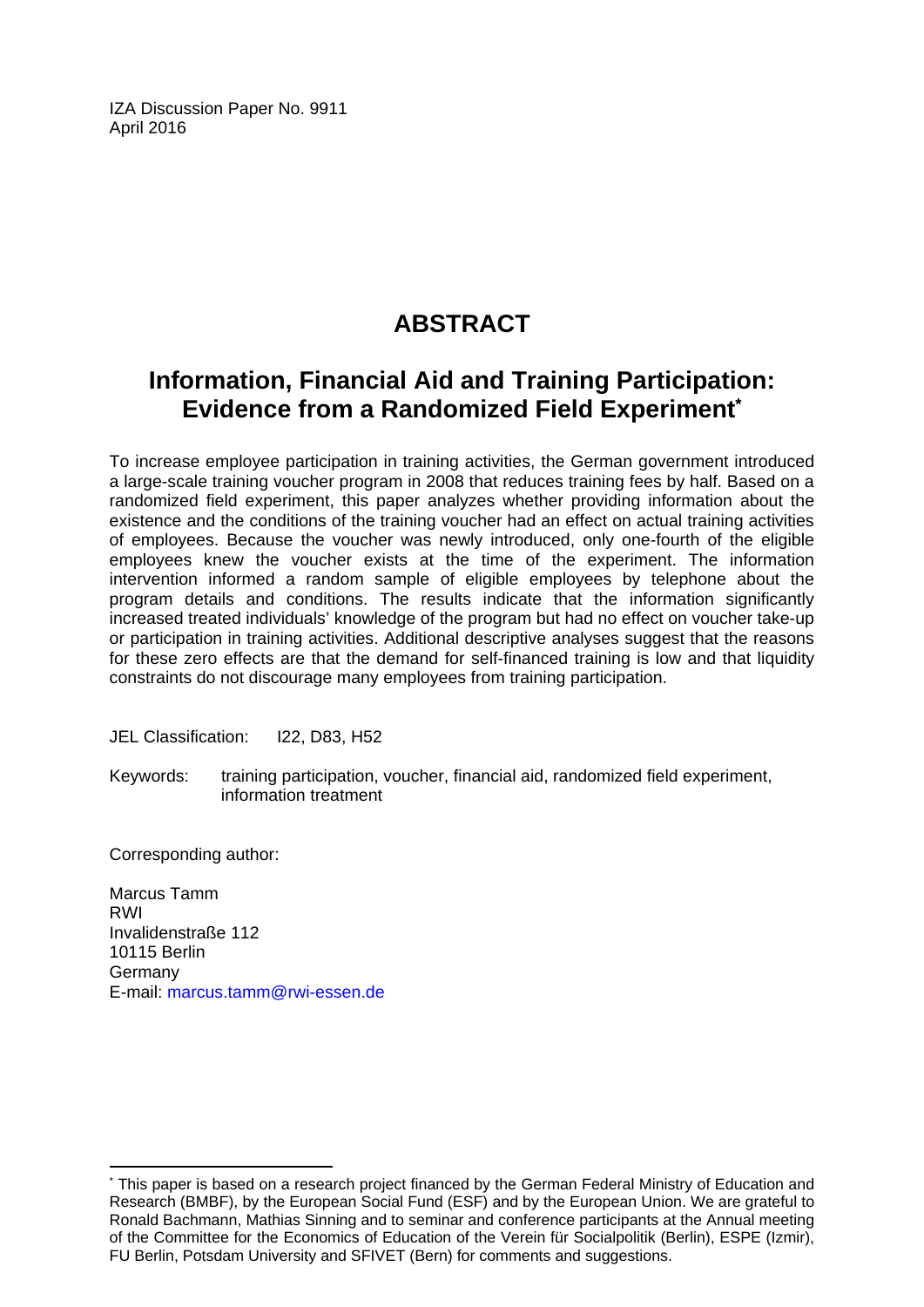#### **1. Introduction**

l

In recent years, many European countries have introduced financial aid programs for training participation of employees (OECD 2004).<sup>1</sup> These programs subsidize individual monetary costs for training fees. The political objective of providing financial aid is to increase self-financed training activities of the employees. Increasing participation in lifelong learning is a political aim that was formulated by the strategic framework for European cooperation in education and training 'ET 2020'. While many studies have been concerned with training for the unemployed as part of active labor market policies (see e.g. Card et al. 2010 for an overview), much less is known about the effectiveness of financial aid to increase training participation of the employed population.

This study analyzes whether a newly introduced voucher program in Germany that reduces individual training costs by half has the potential to increase employees' training participation. In a randomized field experiment, a treatment group of eligible employees were given detailed information by telephone about the voucher, its conditions and how to obtain it. Both the treatment and the control group were drawn from a representative sample of eligible employees and they were not aware of participating in an experiment at any time. At the time of the first interview, only one-fourth of the eligible employees knew of the existence of the voucher program which could be the reason why in the overall population the number of issued vouchers was low shortly after voucher introduction. Comparing the treatment groups' voucher take-up in a follow-up survey one year later with the corresponding outcomes of the control group reveals whether it is the information constraint or whether it is the voucher itself that is responsible for low take-up rates. If the reasons for low voucher take-up are due to the design and the conditions of the voucher, the voucher will not be effective in raising training levels.

Our paper is related to different strands of the literature. We contribute to the literature being concerned with the effects of financial aid for educational attainment that was most often investigated with respect to schooling and tertiary education (see e.g. Deming and Dynarski 2010 for a review). With respect to financial aid for training, Schwerdt et al. (2012) and Hidalgo et al. (2014) show that training levels can be slightly increased by training vouchers that reimburse a fixed amount of the training costs which allows individuals to participate in training without bearing any of the training costs. In contrast to such vouchers, many of the voucher programs introduced at the European level rather finance a fixed share of the costs and require self-financing of the remaining training costs. Thus, our findings have important implications from a public policy point of view.

Because our field experiment comprises an information treatment about the voucher, we also contribute to the literature analyzing the role of information about financial aid on aid takeup and educational choice.<sup>2</sup> In particular, Dinkelman and Martínez (2014) show that informing 8<sup>th</sup> grade students about how to finance higher education increases the probability that they will

<sup>&</sup>lt;sup>1</sup> Examples include Austria, Belgium, Germany, Italy, the Netherlands, the UK and Switzerland.

 $2$  The literature also analyzes e.g. the role of information regarding the returns to education on educational decisions (see, e.g., Jensen 2010, Oreopoulos and Dunn 2013) and aspirations (McGuigan et al. 2012) as well as the role of information about school quality on school choice and student achievement (Hastings and Weinstein 2008). For our research question, however, the literature providing information about financial aid is more relevant.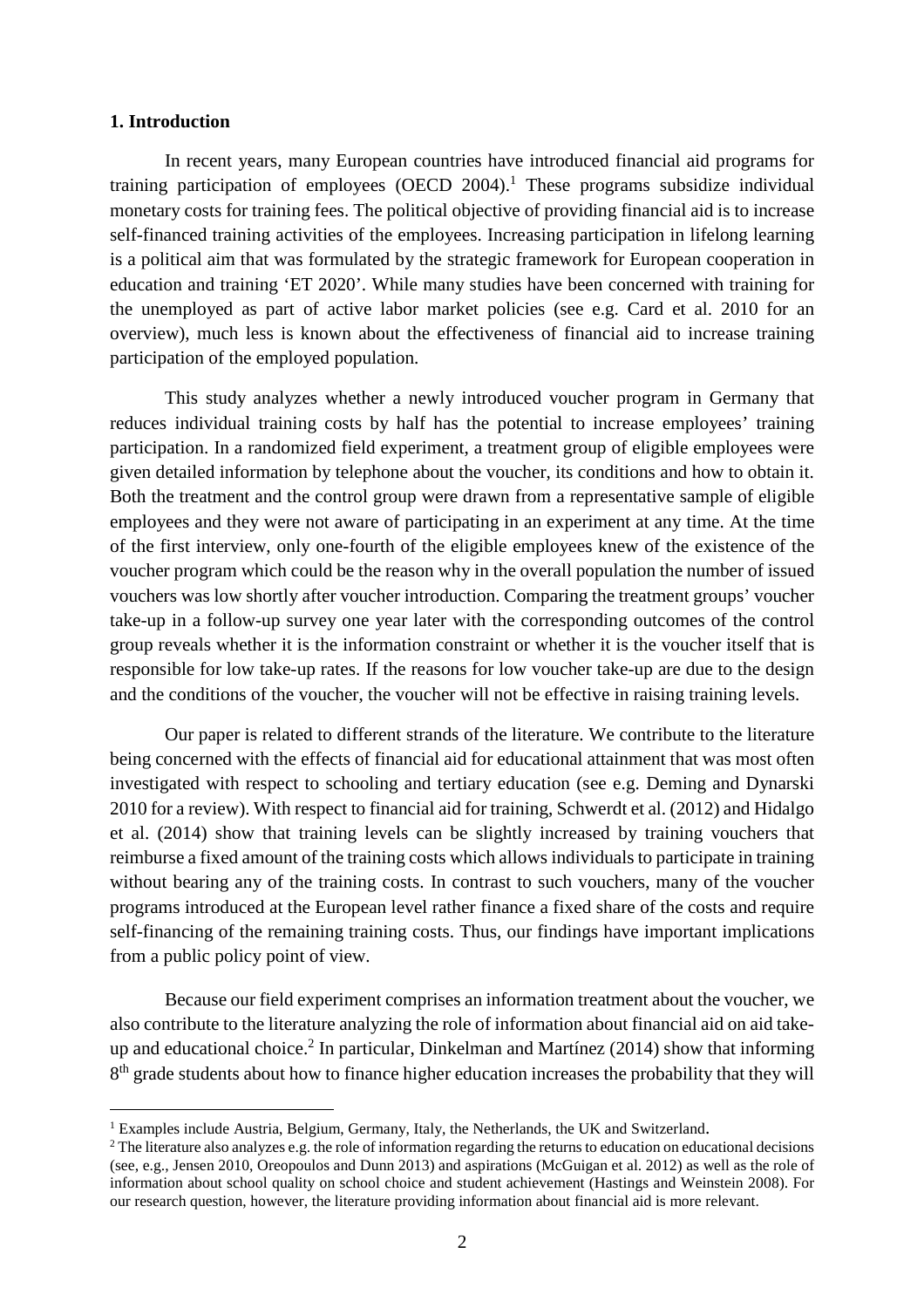enroll in a college preparatory high school and reduces absence from school. Bettinger et al. (2012) provide evidence that financial aid information alone does not increase college attendance unless applicants are given assistance with filling out a lengthy application form. Additionally, Booij et al. (2011) reveal that informing students about loans does not affect their behavior with respect to loan take-up. Our analysis examines adult education investment decisions that are undertaken after having entered the labor market. To our knowledge, we are the first to relieve the information constraints on training subsidies for the group of employees. Training decisions differ from decisions regarding college enrollment because they are less costly, much shorter in duration, occur more frequently and involve much lower opportunity costs because training usually occurs while employed, thus requiring no break in employment.

The main results indicate no significant effect of the information intervention on training activities measured at the extensive and intensive margin, i.e. by training incidence and the number of courses attended. This is because the intervention did not affect voucher take-up of the treatment group. We can rule out that this insignificant effect is due to an ineffective information treatment because the intervention did increase program knowledge one year after the treatment by a significant 8 to 9 percentage points, representing a 30-percent knowledge increase compared with the control group. The insignificant effect on voucher take-up can also not be attributed to small samples sizes (3,110 individuals participated in both panel waves) and limited statistical inference because power calculations reveal that an effect size for voucher take-up of as little as 0.6 percentage points would have turned statistically significant. We conclude that other reasons than the lack of information were responsible for not taking up the voucher and, thus, for not increasing training of the eligible employees.

Based on descriptive analyses, we additionally discuss reasons for why the voucher was ineffective in raising training quotas. This is another novel aspect of our paper that is particularly relevant for policy. We suggest that the non-existent intervention effect on voucher take-up is because reducing training costs by half does not increase the demand for self-financed training. This might be the case because most employees are able to satisfy their training needs with financial support of their employers.<sup>3</sup> Furthermore, non-participants in training report as most important reasons for non-participation to have no training demand, no time for training participation or low expected training returns. And the small share of employees who could not participate in training because of liquidity constraints are often not able to bear the remaining half of the training costs after redeeming the voucher. We suggest that our conclusions apply to other voucher programs which have a similar design as the German voucher. Policy makers planning to introduce training vouchers should put effort into analyzing the specific reasons for non-participation in training before designing and introducing a voucher.

The remainder of the paper is organized as follows. Section 2 presents the voucher program and section 3 describes the data, the experimental design and the empirical strategy. Section 4 documents the main results, section 5 discusses them in detail and section 6 concludes.

-

<sup>&</sup>lt;sup>3</sup> Training fully or partly financed by firms were not eligible for the voucher.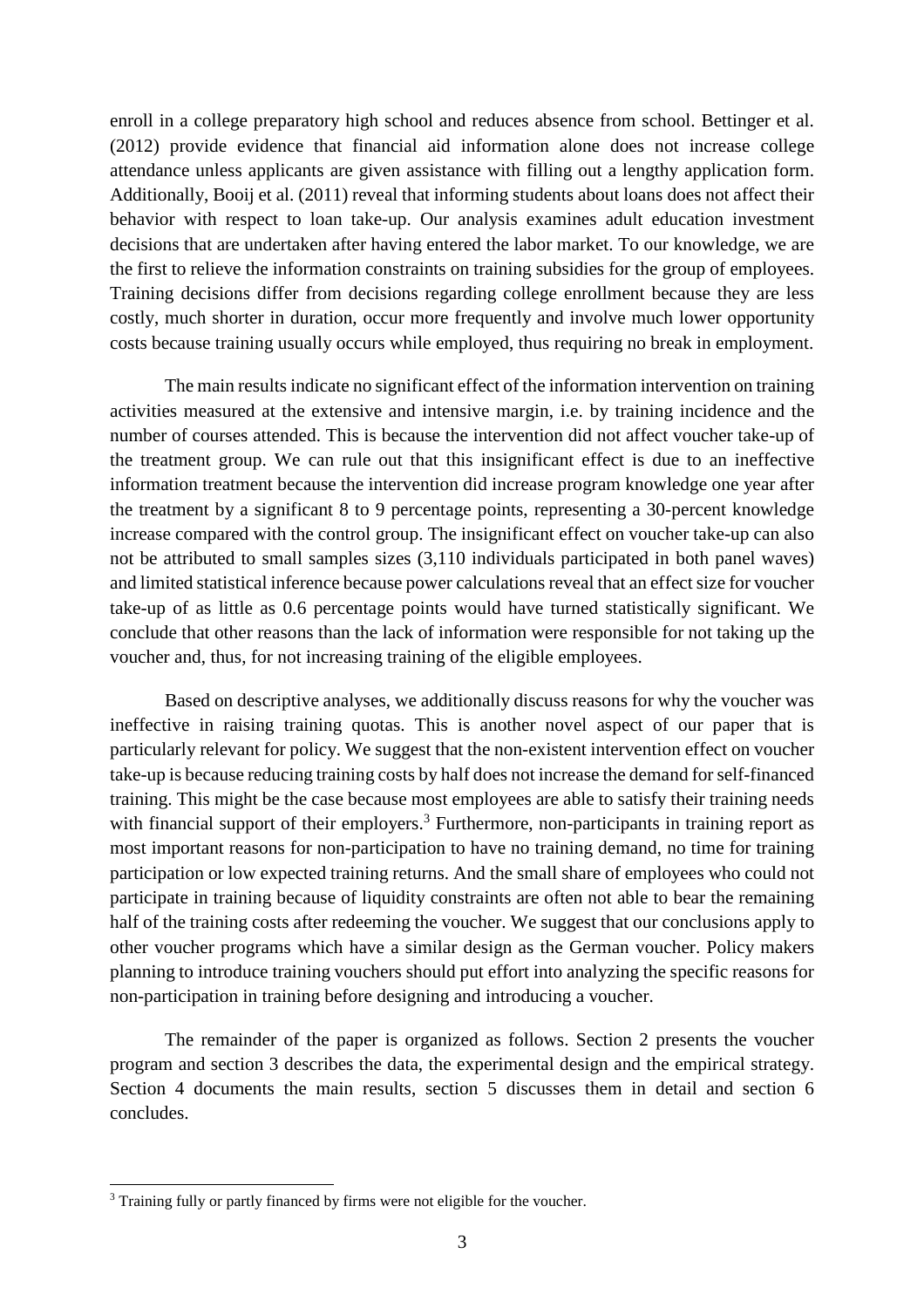#### **2. Background: The voucher program**

The training voucher program *Bildungsprämie* (henceforth, the "BP voucher") was implemented in Germany in December 2008. In 2010 and 2011, the years of interest in this paper, the voucher reduced direct training costs by up to 50% for a maximum subsidy of 500 Euro and was targeted at employees.<sup>4</sup> Direct costs cover fees for participation in training courses that are charged by the providers of training. The voucher could be used for training at the vast majority of German training providers. The goals of the program were to increase the participation of employees in training activities, to enable them to individually finance lifelong learning activities and not only to participate in training financed by their employer. Training that was partly or fully financed by the employer was excluded from the subsidy. Note that employers are generally the major source of financing for training, not only in Germany but in Europe in general (Bassanini et al. 2007).

Eligibility for the BP voucher was pegged to several criteria. First, the voucher was only available for employees and self-employed workers with low or medium income. The income thresholds for taxable household income were 25,600 Euro per year for singles and 51,200 Euro for married couples. Approximately two-thirds of all employees (around 25 million) meet these income criteria. The unemployed were not eligible for the program but instead had access to active labor market programs. Second, only work-related training could be co-financed with the voucher and the voucher could not be used for training that had started before the voucher was issued or for training that was offered by the employer of the applicant. Third, the direct training costs that remained after deducting the voucher had to be borne by the applicants themselves; i.e., the voucher could not be combined with employer support or other public subsidies. Vouchers were issued in person at one of the 500 counselling offices located all over Germany. Counselling served the purpose of verifying the eligibility criteria and recording the training content on the voucher. The number of vouchers issued per person was restricted to one per year. When booking a course at a training provider, the voucher reduced individuals' fees immediately. Training providers were reimbursed by a governmental agency after submitting the voucher to the agency.

Next, we present results from administrative data regarding all vouchers and voucher users (RWI et al. 2012). The number of vouchers issued per year increased from approximately 63,000 in 2010 to 95,000 in 2011. With respect to the number of eligible employees, the share of program users equals  $0.4$  percent in  $2011$   $(95,000/25,000,000=0.4$  percent). The average redemption rate of vouchers was 78%. RWI et al. (2012) further show that the program users were a highly selective group and not representative for the sample of eligible employees. For example, 74% of program users were women compared with the corresponding share of 53 percent among the group of eligible employees. Approximately 17% were working as physical therapists, although their share within the group of eligible employees is less than 1 percent. The likely reason for this discrepancy is that women working in the health sector (including physical therapists) participate more frequently in self-financed training (with no financial involvement on the part of their employer), i.e., they participate more often in training that

-

<sup>&</sup>lt;sup>4</sup> The maximum voucher subsidy is high compared to the average costs paid by German training participants who had to incur training costs in 2012, which is on average 615 Euro (median: 230 Euro, see Behringer et al. 2013).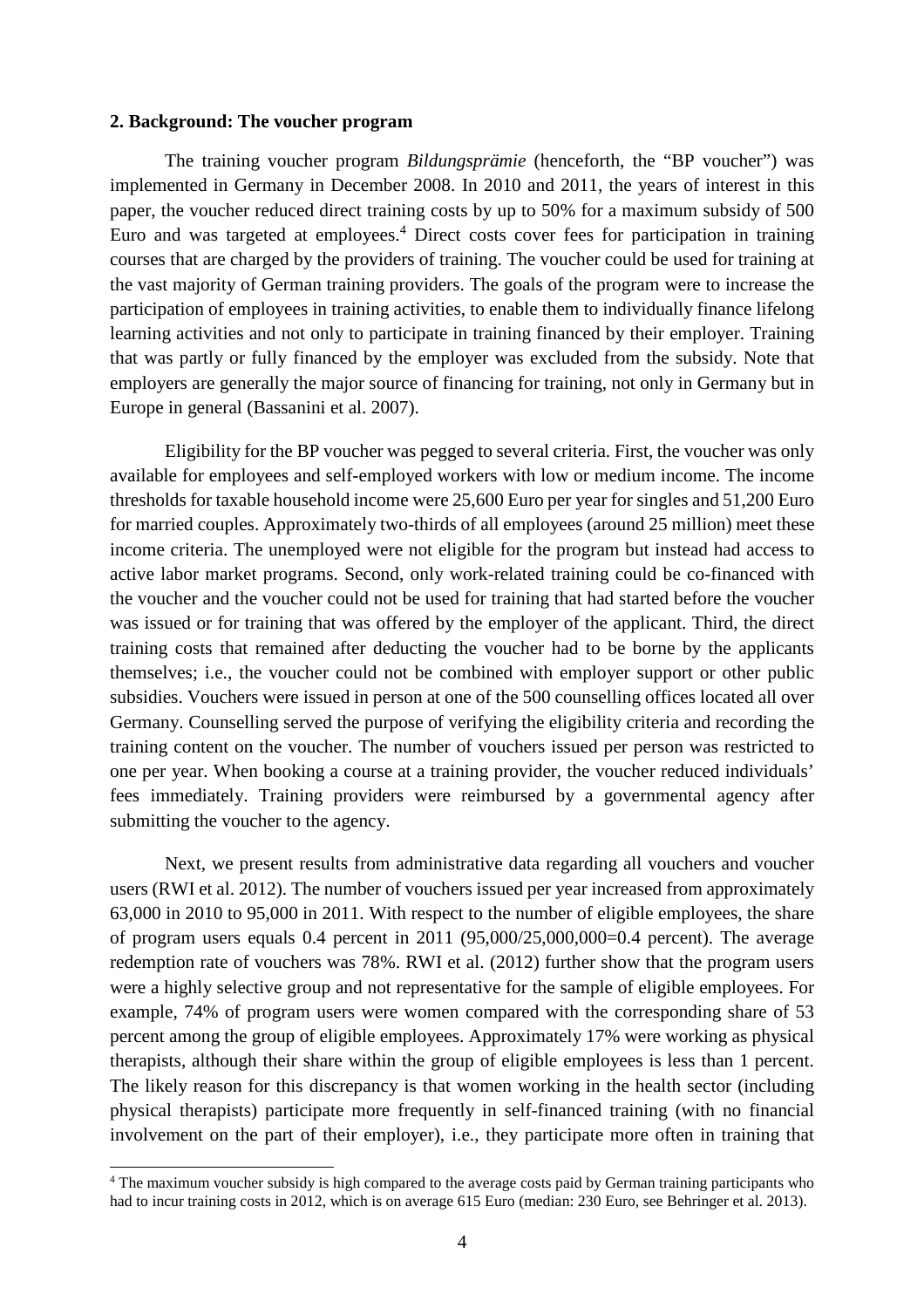could potentially be financed by the voucher. In conclusion, the voucher was particularly attractive for a certain group of employees who sponsor training on their own with no employer involvement.

#### **3. Experimental design, data and empirical strategy**

#### *3.1 Experimental design and data*

l

The information intervention was implemented for a representative sample of eligible employees. The target population was drawn from administrative records of the social security system containing the income biography of employees, excluding self-employees and civil servants. Thus, the effect of the intervention is only representative of the sample of salaried employees, who, however, account for the vast majority of individuals eligible for the BP voucher (almost 90 percent of eligible employees are salaried and not self-employed or civil servants).<sup>5</sup> Eligible employees were initially interviewed by telephone in 2010, and the followup survey was administered approximately one year later in 2011. To avoid interviewees becoming aware of taking part in an experiment and to rule out unit nonresponse being systematically related to respondents' previous training participation or financial aid utilization, the telephone survey was labeled "Employment today and tomorrow". The information intervention was conducted at the end of the first interview, after general information on sociodemographics, employment aspects and previous training participation was collected. The second wave updated this general information, including information on the outcome variables of interest for the main analyses. At no time were respondents informed that they were part of an experiment.

The information intervention was randomly assigned to a 50-percent sample of the eligible survey respondents.<sup>6</sup> The intervention informed interviewees about the BP voucher, how to apply for and use it. The information was provided interactively; interviewees were asked to rate the attractiveness of the program and its conditions. They were also asked to indicate which sources they would use to inform themselves about the program and one of the answer categories contained the exact URL of the program webpage. In total, six questions were posed, as shown in Appendix A-2. The interactive method of informing about the program was chosen to support respondents' concentration and motivation as opposed to an intervention that provided information with no further involvement by the respondents. Overall, the intervention took approximately 5 minutes of the interview. The control group did not receive any such information as part of the interview.

<sup>&</sup>lt;sup>5</sup> A more detailed description of the sampling design of the survey can be found in Appendix A-1.

<sup>&</sup>lt;sup>6</sup> The random assignment occurred at the level of the interviewees, not at the level of the interviewers. The interviewers did not know at the beginning of each interview whether they were talking to an individual from the treatment or the control group. This is because the CATI-questionnaires were completely the same for both groups until the end of the interview where the sample split was randomly assigned among those who met the income criteria of the program and the intervention was only provided to the treatment group. Thus, we can rule out that interviewer-effects systematically correlate with treatment status. In the follow-up survey, interviewers were also unaware about the treatment status of individuals.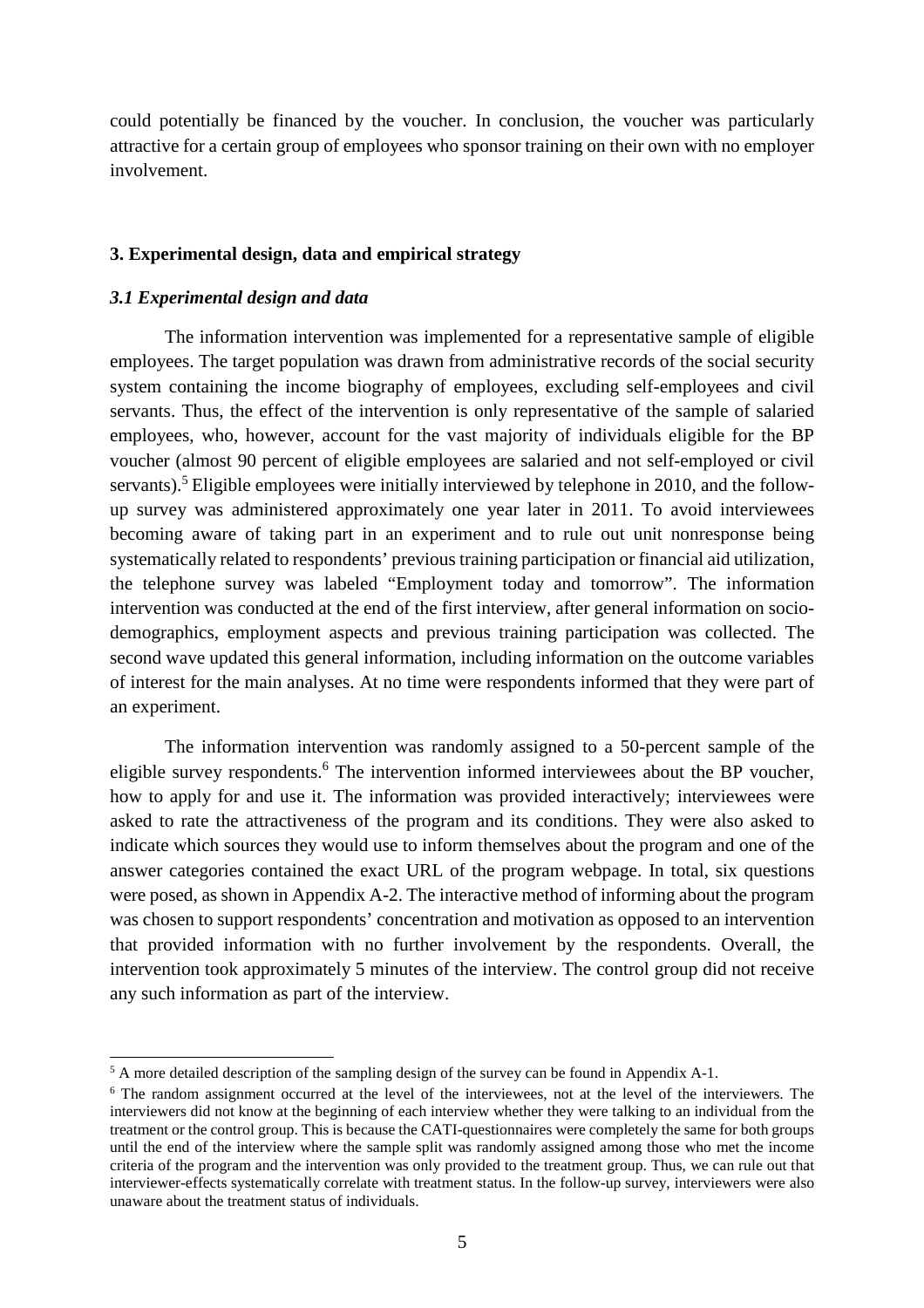Six months after the first interview, all participants in the telephone interview received a letter for panel maintenance expressing gratitude for participation in the first interview and reminding them of the second interview to come. The letter also served the purpose of reminding the treatment group about the BP voucher, in particular, by an enclosed flyer whose content differed by treatment status. While the flyer informed the control group about firstwave results on changes in respondents' work life (how often respondents were confronted with new tasks in the workplace and how well they managed to cope with them), the treatment groups' flyer informed them about employees' training participation and the voucher program, including the URL of the program webpage. This information is important because 88 percent of the treated individuals stated in the first interview that they would use the internet as a source to obtain information about the program. The flyers for the treatment and the control group can be found in Appendices A-3 and A-4, respectively.

In both panel waves, all respondents were asked about their general knowledge about financial aid programs in the area of education and training. For each of four programs that are available for funding vocational education, college or employee training in Germany, the interviewees were asked whether they knew that the program existed. The specific question reads as follows: "I will now read out a list of public programs that provide financial support to enable participation in training and in education more generally. Please tell me whether you have heard about the respective program before or used it." The BP voucher was one of the four programs being presented to the respondents in randomized order. Individuals who knew of the BP voucher were also asked about previous program utilization. Of course, in the first interview, the treatment group was asked about program knowledge before the information intervention was conducted.

In the first wave, 5,019 interviews were conducted with eligible employees, of whom 2,501 received the information treatment and 2,518 did not. In the second wave, the sample consisted of 1,516 treated individuals and 1,594 individuals from the control group. The attrition rate between the first and the second interview was similar for the treatment (39%) and the control group (37%). Table 1 displays t-tests on the similarity of the characteristics between the treatment and control groups, documenting that the average characteristics for survey respondents in the first wave and for respondents in both waves are always balanced. None of the considered characteristics differs significantly by treatment status, indicating that the treatment and the control group are balanced.<sup>7</sup> Note that the balancing tests hold not only for the vast majority of socio-demographic and educational variables but also for the level of knowledge about the voucher program before the information treatment occurred. In the first wave, only one-fifth of the respondents in the treatment and the control group knew that the BP voucher program existed (22-23 percent), which means that more than three-quarters of eligible employees had never heard about the program two years after its introduction.

To provide further evidence on the quality of the randomization of the experiment, multivariate regressions were run to test the balancing of the treatment and the control group

-

<sup>&</sup>lt;sup>7</sup> We also tested whether the socio-demographic and educational variables are similar for those who drop out and are not interviewed in the second wave. The sample of dropouts is also balanced by treatment status (see Table B-1 in the Appendix).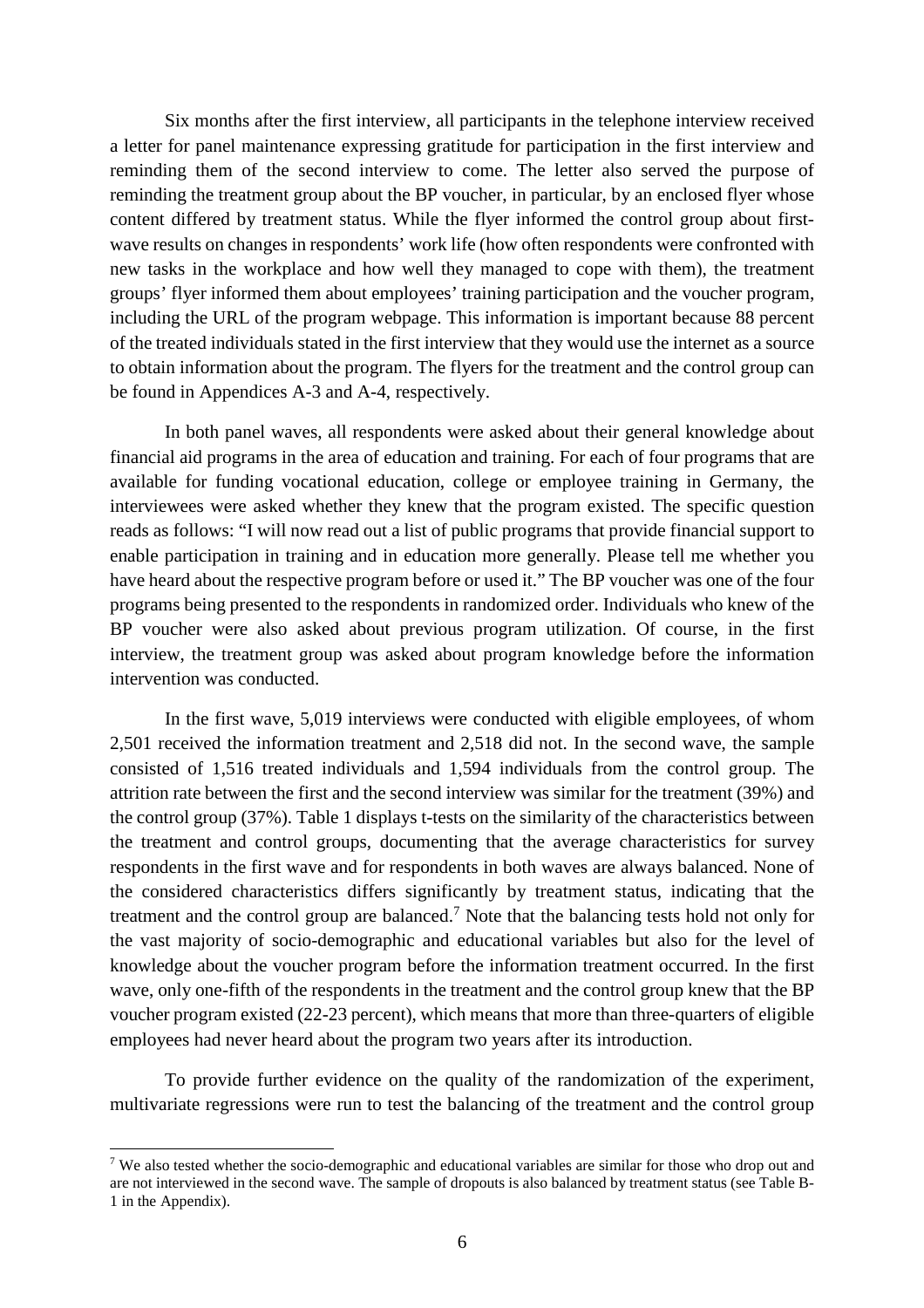and to test whether panel attrition is unrelated to the treatment status. Differential attrition was tested by regressing panel dropout on treatment status and individual control variables, revealing no statistically significant influence of the treatment on attrition (see column 1 of Table B-2).<sup>8</sup> Furthermore, we regressed the treatment indicator on individual characteristics to determine whether the characteristics are jointly significant. Columns 2 and 3 of Table B-2 show that the F-test of joint significance of the individual characteristics is insignificant for the first wave sample (p-value: 0.7203) and for the sample of individuals responding in both panel waves (p-value: 0.6546).

Table 1 is of further interest to describe the average characteristics of eligible employees. Women's share is 53 percent among eligible individuals. This figure is plausible because eligibility is tied to the level of income, which tends on average to be lower for women. Approximately 40 percent of eligible employees participated in training during the 12 months before the first interview and around one-quarter reported having training intentions for the coming 12 months; in particular, they indicated on a four-item scale that they intended to participate in training "for sure". Additional analyses combining first and second wave information reveal that the training intentions measured in the first wave are good predictors of actual participation because more than 75 percent of the individuals realized their plans in the second wave. Table 1 also shows that slightly more than one-fourth of eligible employees reported being liquidity constrained in the first interview. The dummy variable for liquidity constraints are based on a question asking respondents, how easily they could replace a good of daily use if it gets broken.<sup>9</sup> Individuals responding that they would not be able to replace this good were considered constrained. Although this question is of a subjective nature, it is more appropriate than household income because it also encompasses differences in household size and fixed-payment obligations (either for consumption or loans). A similar question for liquidity constraints was also used by Dohmen et al. (2010).

-

<sup>&</sup>lt;sup>8</sup> To test whether attrition is affected by treatment status within subsets of the sample, we also estimated a model including a full set of interactions between the treatment indicator and the individual control variables (results not shown in the tables). None of the interaction terms is statistically significant from which we conclude that dropout was not affected by the treatment status, not even for individuals with particular characteristics.

<sup>&</sup>lt;sup>9</sup> The wording of the question is the following: "Assume that a basic commodity of daily use such as a television set or a sofa gets broken. How easily would you be able to afford 250 Euro to replace the commodity without having to borrow the money? 'Very easily', 'rather easily', 'rather difficult' or 'not at all able'".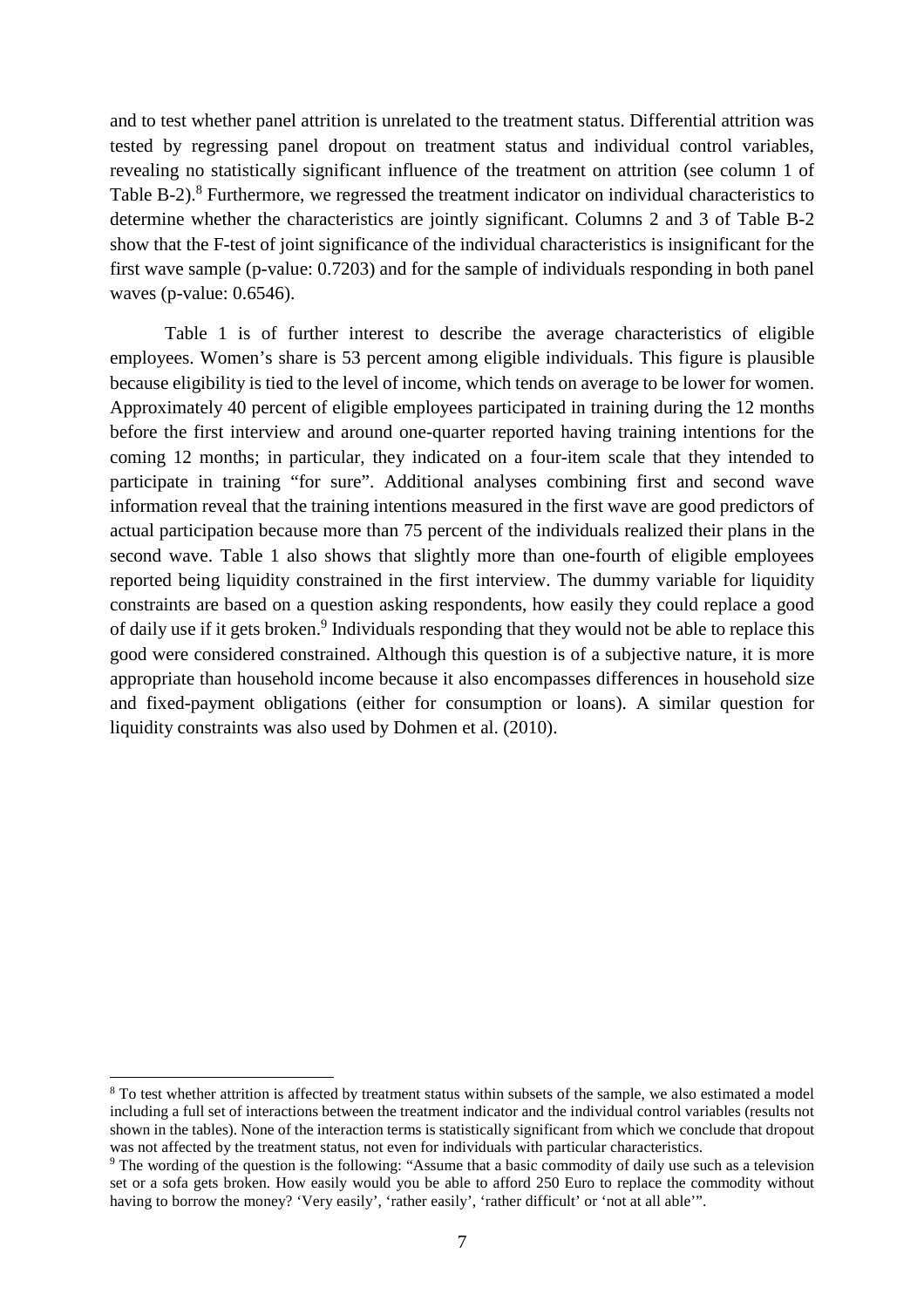|                                                                                      | Eligible employees in the first wave |                  |            | Eligible employees in the first and second wave |                   |                    |                  |            |         |                   |
|--------------------------------------------------------------------------------------|--------------------------------------|------------------|------------|-------------------------------------------------|-------------------|--------------------|------------------|------------|---------|-------------------|
|                                                                                      | Treatment<br>group                   | Control<br>group | Difference | t-stat                                          | Obser-<br>vations | Treatment<br>group | Control<br>group | Difference | t-stat  | Obser-<br>vations |
|                                                                                      | Mean                                 | Mean             |            |                                                 | Mean              | Mean               |                  |            |         |                   |
| Socio-demographics and training measured in the first wave                           |                                      |                  |            |                                                 |                   |                    |                  |            |         |                   |
| Female                                                                               | 0.537                                | 0.525            | 0.012      | 0.78                                            | 5,019             | 0.543              | 0.517            | 0.025      | 1.25    | 3,110             |
| Age $<$ 35 years                                                                     | 0.243                                | 0.246            | $-0.003$   | $-0.26$                                         | 4,996             | 0.206              | 0.197            | 0.010      | 0.63    | 3,100             |
| Age $(35 \text{ to } < 45 \text{ years})$                                            | 0.264                                | 0.245            | 0.019      | 1.36                                            | 4,996             | 0.264              | 0.245            | 0.019      | 1.07    | 3,100             |
| Age $(45 \text{ to} < 55 \text{ years})$                                             | 0.326                                | 0.338            | $-0.013$   | $-0.83$                                         | 4,996             | 0.349              | 0.374            | $-0.025$   | $-1.28$ | 3,100             |
| Age ( $> 55$ years)                                                                  | 0.167                                | 0.170            | $-0.003$   | $-0.23$                                         | 4,996             | 0.181              | 0.185            | $-0.003$   | $-0.21$ | 3,100             |
| Migration background                                                                 | 0.208                                | 0.221            | $-0.013$   | $-1.04$                                         | 5,015             | 0.185              | 0.193            | $-0.008$   | $-0.53$ | 3,108             |
| Cohabiting with partner                                                              | 0.772                                | 0.774            | $-0.002$   | $-0.15$                                         | 5,019             | 0.801              | 0.802            | $-0.001$   | $-0.07$ | 3,110             |
| Children                                                                             | 0.388                                | 0.371            | 0.017      | 1.12                                            | 5,019             | 0.399              | 0.372            | 0.027      | 1.38    | 3,110             |
| <b>East Germany</b>                                                                  | 0.237                                | 0.246            | $-0.010$   | $-0.72$                                         | 5,019             | 0.225              | 0.242            | $-0.017$   | $-1.01$ | 3,110             |
| College                                                                              | 0.178                                | 0.186            | $-0.008$   | $-0.62$                                         | 5,003             | 0.204              | 0.201            | 0.003      | 0.19    | 3,105             |
| Vocational education                                                                 | 0.750                                | 0.747            | 0.003      | 0.22                                            | 5,003             | 0.744              | 0.747            | $-0.003$   | $-0.14$ | 3,105             |
| Compulsory education                                                                 | 0.072                                | 0.067            | 0.005      | 0.65                                            | 5,003             | 0.052              | 0.053            | $-0.001$   | $-0.08$ | 3,105             |
| Training participation in previous year                                              | 0.407                                | 0.402            | 0.005      | 0.31                                            | 5,009             | 0.425              | 0.424            | 0.001      | 0.04    | 3,103             |
| Future training plans (next 12 months)                                               | 0.236                                | 0.254            | $-0.017$   | $-1.25$                                         | 5,004             | 0.255              | 0.270            | $-0.016$   | $-0.86$ | 3,103             |
| Liquidity constraints                                                                | 0.289                                | 0.275            | 0.014      | 1.00                                            | 4,976             | 0.260              | 0.245            | 0.015      | 0.87    | 3,090             |
| Program knowledge measured in first wave, before providing the information treatment |                                      |                  |            |                                                 |                   |                    |                  |            |         |                   |
| Knowledge about the Bildungsprämie                                                   | 0.229                                | 0.227            | 0.002      | 0.14                                            | 5,007             | 0.2230             | 0.2255           | $-0.003$   | $-0.15$ | 3,104             |

#### Table 1. Summary statistics and balancing tests

Notes: The table shows summary statistics separately for the treatment and the control group for variables measured in the first wave, i.e., before the information intervention was provided. Difference shows the differences in the means by treatment status and the t-stats indicate their significance. Significance levels: \*  $p < 0.10$ , \*\*  $p < 0.05$ , \*\*\*  $p < 0.01$ .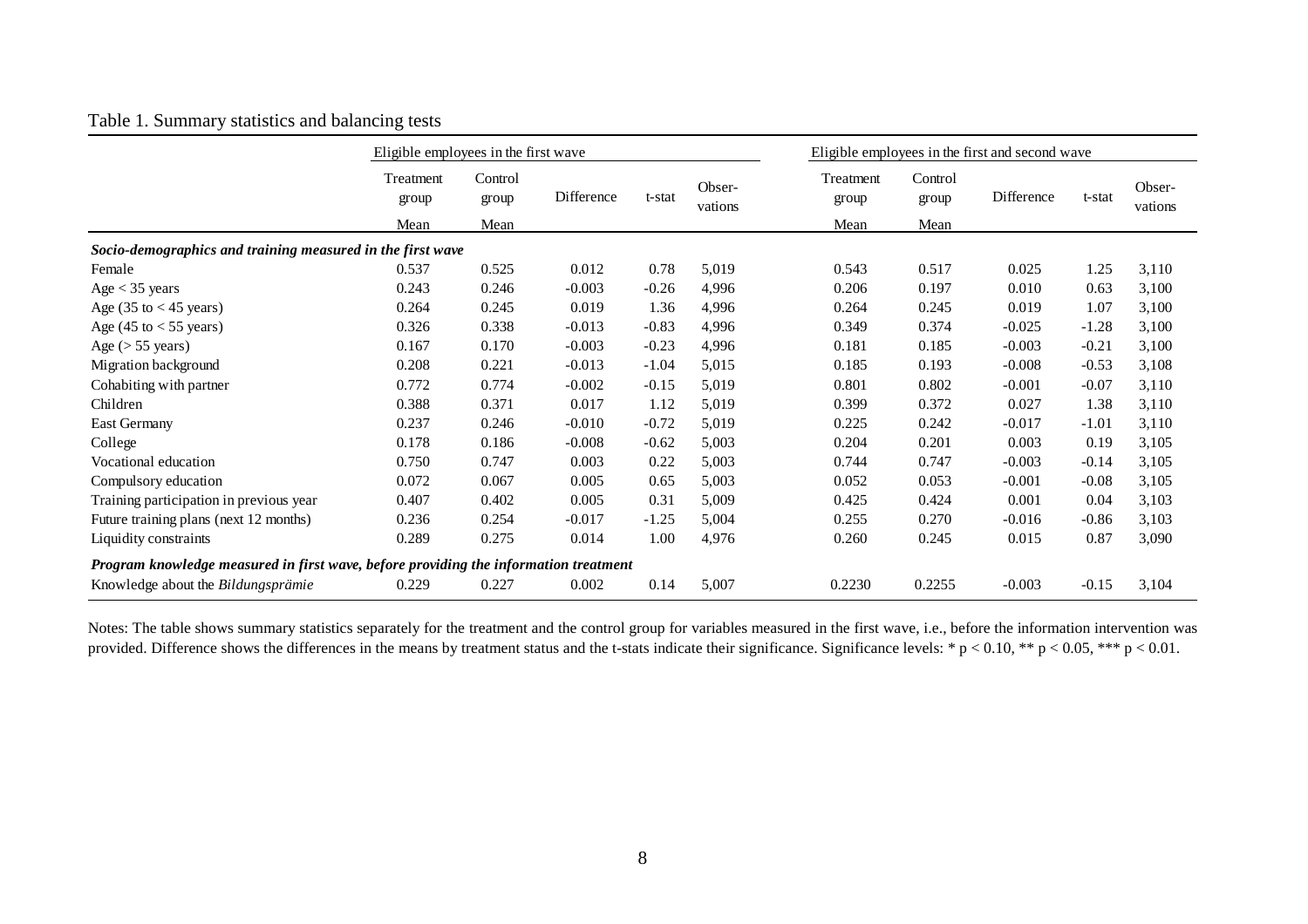#### *3.2 Empirical framework*

Because of the random assignment of the treatment, a comparison of individuals' outcomes between the treatment and control group identifies the causal effects of the information intervention. The intention-to-treat (*ITT*) effects that we estimate answer the question how the outcomes of interest would evolve, if our information treatment were provided to all eligible employees. The outcomes are estimated by the following regression:

$$
Y_i = \beta_0 + \beta_1 Treat_i + \gamma' X_i + \varepsilon_i \tag{1}
$$

where  $Y_i$  are the second-wave outcomes of individual  $i$ , in particular program knowledge, program take-up and training activities measured as binary variable (training incidence) and as the number of courses attended (training intensity). The training questions refer to work-related classroom training such as courses, seminars or lectures in the time between the first and second interview. The variable *Treat* indicates individuals' assignment to the treatment (1) or to the control group (0). The vector *X* includes control variables such as socio-demographics and educational attainment and  $\varepsilon$  is the idiosyncratic error term.

For outcomes for which there is pre-treatment information available, fixed effects regressions can additionally be estimated by the following model:

$$
Y_{it} = \beta_0 + \beta_1 Treat_{it} + \gamma' X_{it} + \alpha_i + \omega_{it}
$$
\n<sup>(2)</sup>

where  $Y_{it}$  represents the outcomes program knowledge and the binary training indicator of individual *i* at time *t* (with t=1, 2). As *Treat* equals one for the treatment group in t=2 and zero otherwise, it identifies the difference-in-differences effect. The vector *X* remains as described above, although only time-varying control variables can be incorporated. The variable  $\alpha_i$ represents the individual-specific intercept controlling for time-invariant heterogeneity, which was found to matter for training decisions (Pischke 2001, Görlitz 2011). Motivated, talented or ambitious individuals participate more intensively in training. The idiosyncratic error term is indicated by  $\omega_{it}$ . The standard errors account for clustering at the individual level. If equations (1) and (2) return similar effects in terms of size and significance, this would be an indication that the treatment and the control group are also balanced with respect to time-invariant unobservables or that time-invariant unobservables do not alter the results.

#### **4. Results**

#### *Intention-to-treat estimates*

Table 2 documents the effects of the information treatment on outcomes that are measured one year after providing the intervention. The first column summarizes the effects on individuals' program knowledge, in which the upper and lower panels present estimates of equations (1) and (2), respectively. The average knowledge about the program in the control group is 28 percent in the second interview; that is, three years after the introduction of the program, more than 70 percent of the eligible employees are still unaware of its existence. The treatment group experienced an average knowledge increase caused by the information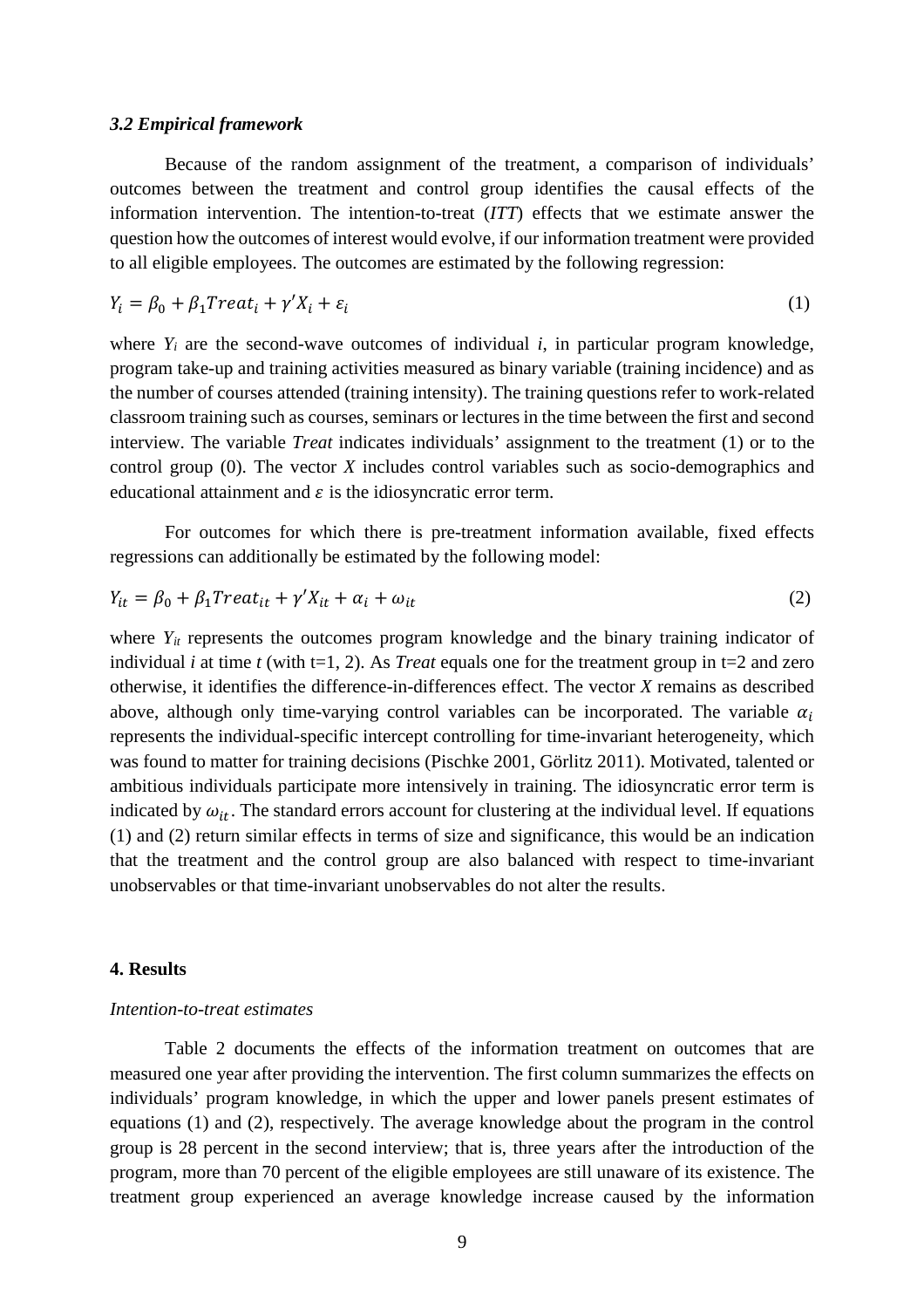intervention by a statistically significant 8.4 to 9.0 percentage points. The period between the first and second interview is one year, which is a long time compared with other studies that measure a change of knowledge between 3 and 7 months after administering the treatment (Dinkelmann and Martinez 2011, Booij et al. 2011, Jensen 2010). Thus, the knowledge increase in our experiment should be interpreted as a long-term effect. The short-term knowledge increase might be higher because people tend to forget information, particularly if it appears to be of little relevance to them.<sup>10</sup>

Column (2) displays the results of the information treatment on actual program take-up. The intervention did not increase program take-up of the treatment group on any reasonable statistically significant level. Importantly, the reason for the statistically insignificant result cannot be attributed to sample size issues. Power calculations reveal that even a small increase in program take-up of 0.6 percentage points would have been sufficient to provide statistically significant results at the 5-percent level given the sample size and the control group mean. Relating the 0.6 to the average knowledge increase of the treatment group shows that the coefficient on program take-up would have become statistically significant if only one out of 15 individuals (=0.6 ppt /9.0 ppt) who learned about the program by the intervention had obtained a training voucher. Furthermore, note that the share of voucher recipients in the control group is approximately the same (0.5 percent) as the share of voucher recipients in the entire population of eligible individuals (0.4 percent; see the second section).

Although there is no effect on program take-up, an effect of the intervention on individuals' training activities could emerge, if the information affected training through channels other than reducing training costs by utilizing the voucher. For instance, learning that the government sponsors training might increase employees' training motivation and intention by showing how necessary public agents consider training. Alternatively, the intervention could have prompted more information about the program being gathered on the internet, ultimately resulting in use of another public program subsidizing training. Although there are few financial aid programs in Germany, the BP voucher clearly being the most far-reaching, there are alternative voucher programs that finance training in a few federal states.<sup>11</sup> The effect of the information treatment on training activities is documented in columns (3) and (4) of Table 2. There are no statistically significant effects of the intervention on the training activities of the treatment group. Additionally, the size of the point estimates is small compared with the secondwave control group mean in the case of both the cross-sectional model and the fixed effects model (see first row of Table 2). As a robustness check, the Appendix Table B-3 shows the equivalent results when re-estimating all regressions excluding the covariates, which leaves the main results unaffected.

-

<sup>&</sup>lt;sup>10</sup> Already in 1885 Hermann Ebbinghaus showed that the ability to recover information from memory declines when the retention interval increases, specifically if information is meaningless for an individual.

<sup>&</sup>lt;sup>11</sup> See Görlitz (2010) for an evaluation of a state-specific German voucher program that not only allowed access to employees but also to firms. In this aspect, the program differs from the BP voucher program.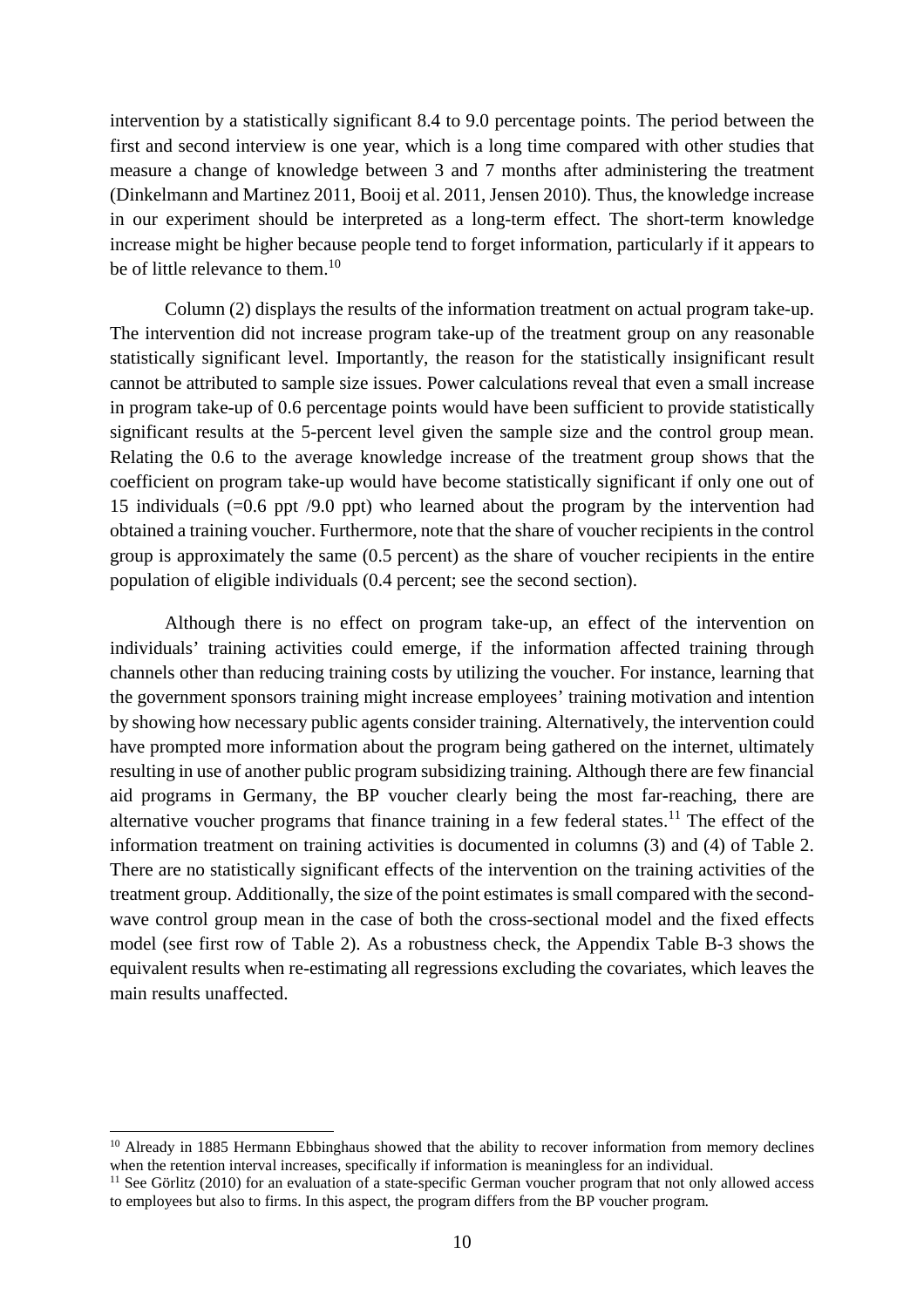|                                    |                      | Outcomes measured one year following the intervention |                                             |                                             |  |  |
|------------------------------------|----------------------|-------------------------------------------------------|---------------------------------------------|---------------------------------------------|--|--|
|                                    | Program<br>knowledge | Program<br>take-up                                    | Training inci-<br>dence in<br>previous year | Training inten-<br>sity in<br>previous year |  |  |
|                                    | (1)                  | (2)                                                   | (3)                                         | (4)                                         |  |  |
| Control group mean                 | 0.278                | 0.005                                                 | 0.445                                       | 1.111                                       |  |  |
| Cross-sectional model              |                      |                                                       |                                             |                                             |  |  |
| Effect of information intervention | $0.084$ ***          | 0.004                                                 | 0.010                                       | 0.087                                       |  |  |
|                                    | (0.019)              | (0.003)                                               | (0.018)                                     | (0.071)                                     |  |  |
| Control variables                  | <b>Yes</b>           | Yes                                                   | Yes                                         | Yes                                         |  |  |
| Observations                       | 3,056                | 3,052                                                 | 3,058                                       | 3,058                                       |  |  |
| <b>Fixed effects model</b>         |                      |                                                       |                                             |                                             |  |  |
| Effect of information intervention | $0.090$ ***          |                                                       | 0.007                                       |                                             |  |  |
|                                    | (0.021)              |                                                       | (0.022)                                     |                                             |  |  |
| Control variables                  | Yes                  |                                                       | Yes                                         |                                             |  |  |
| Individual fixed effect            | Yes                  |                                                       | Yes                                         |                                             |  |  |
| <b>Observations</b>                | 6,102                |                                                       | 6,116                                       |                                             |  |  |

Table 2: Effects of the information treatment on program knowledge, take-up and training

 $\Omega$  measured on year following the intervention of  $\Omega$ 

Notes: The cross-sectional models regress the second-wave outcomes on a treatment indicator and control variables measured in the first interview (i.e., gender, age, migrant, partner, children, East Germany, education dummies, previous training participation, training intentions and liquidity constraints). The fixed effects models include as covariates children and education dummies. When omitting the control variables, the effects are virtually the same (see Table B-3 in the Appendix). Standard errors are robust (in the cross-sectional models) or account for clustering at the individual level (in the fixed effects models). Significance levels: \*  $p < 0.10$ , \*\*  $p < 0.05$ , \*\*\*  $p < 0.01$ .

#### *Heterogeneity of treatment effects*

Because the reasons for non-participation in training might be manifold and because the voucher only affects financial reasons or cost-benefit considerations, one would not necessarily expect homogeneous treatment effects from the information intervention in the group of treated individuals. Instead, the highest possible effects should be observed for individuals with training intentions or with liquidity constraints. Table 3 summarizes the results of subgroup analyses, particularly cross-sectional regressions accounting for heterogeneity in several dimensions. Individuals with definite training intentions in the first interview are considerably more likely to have remembered the information about the voucher program until the second interview. The information treatment increased the knowledge of these individuals by 13 percentage points (p-value: 0.001), nearly two times that of individuals with no intentions (7 percentage points). This result is evidence that the knowledge increase was more pronounced for individuals most inclined to participate in training, i.e., those for whom the information was more relevant. Nevertheless, the group with training intentions did not take up the voucher more often; nor did their training activities increase significantly.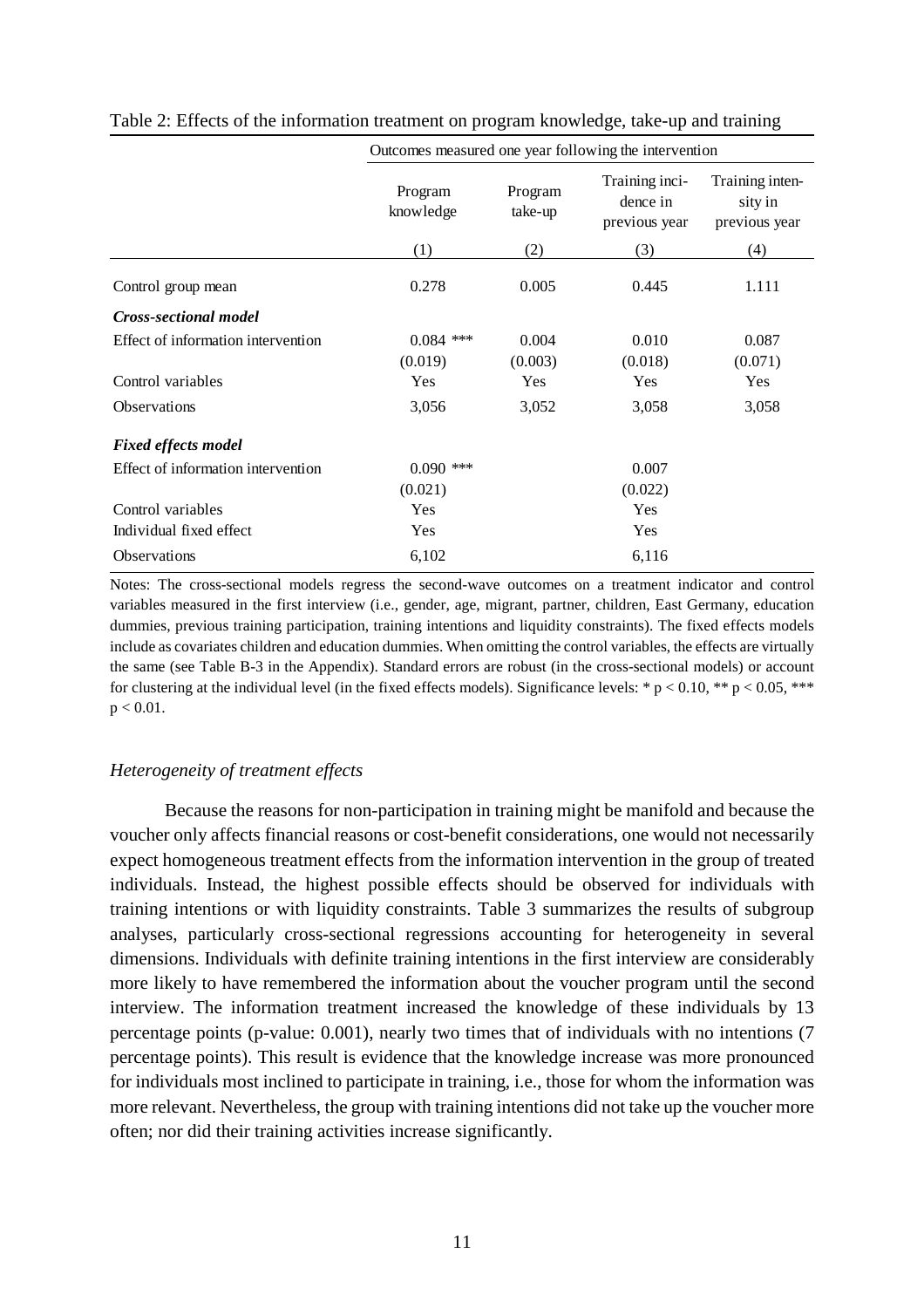|                                                                            | Outcomes measured one year following the experiment |                     |                                               |                                               |
|----------------------------------------------------------------------------|-----------------------------------------------------|---------------------|-----------------------------------------------|-----------------------------------------------|
|                                                                            | Program<br>knowledge                                | Program<br>take-up  | Training in-<br>cidence in pre-<br>vious year | Training in-<br>tensity in pre-<br>vious year |
|                                                                            | (1)                                                 | (2)                 | (3)                                           | (4)                                           |
| <b>Training intentions</b>                                                 |                                                     |                     |                                               |                                               |
| Effect of information intervention (a)                                     | $0.069$ ***<br>(0.021)                              | 0.004<br>(0.004)    | 0.021<br>(0.021)                              | 0.094<br>(0.070)                              |
| Treatment $\times$ training inten-<br>tions measured in the $1st$ wave (b) | 0.058<br>(0.045)                                    | $-0.001$<br>(0.007) | $-0.044$<br>(0.038)                           | $-0.028$<br>(0.198)                           |
| p-value of Wald test of $(a)+(b)$                                          | $0.001$ ***                                         | 0.543               | 0.487                                         | 0.722                                         |
| Observations                                                               | 3,056                                               | 3,052               | 3,058                                         | 3,058                                         |
| <b>Liquidity constraints</b>                                               |                                                     |                     |                                               |                                               |
| Effect of information intervention (c)                                     | $0.084$ ***<br>(0.022)                              | 0.007<br>(0.004)    | 0.020<br>(0.021)                              | 0.104<br>(0.088)                              |
| Treatment $\times$ liquidity constraints (d)                               | 0.003<br>(0.042)                                    | $-0.010$<br>(0.006) | $-0.039$<br>(0.038)                           | $-0.068$<br>(0.145)                           |
| p-value of Wald test of $(c)+(d)$                                          | 0.015<br>**                                         | 0.482               | 0.550                                         | 0.754                                         |
| Observations                                                               | 3,056                                               | 3,052               | 3,058                                         | 3,058                                         |
| Financial burden main reason for previous non-participation in training    |                                                     |                     |                                               |                                               |
| Effect of information intervention (e)                                     | $0.078$ ***<br>(0.019)                              | 0.004<br>(0.003)    | 0.014<br>(0.018)                              | 0.091<br>(0.075)                              |
| Treatment $\times$ financial burden<br>as reason for non-participation (f) | 0.123<br>(0.080)                                    | $-0.002$<br>(0.004) | $-0.081$<br>(0.067)                           | $-0.084$<br>(0.156)                           |
| p-value of Wald test of $(e)+(f)$                                          | $0.009$ ***                                         | 0.209               | 0.299                                         | 0.956                                         |
| Observations                                                               | 3,045                                               | 3,041               | 3,047                                         | 3,047                                         |

#### Table 3: Heterogeneous effects of the intervention

Notes: The heterogeneous effects are estimated based on the cross-sectional model including an additional interaction term between the treatment indicator and the first-wave training intentions. Also, interactions between the treatment dummy and a measure of liquidity constraints is considered. Last, the treatment variable is interacted with an indicator for previous non-participants in training who mention financial costs as their main reason for non-participation. When omitting the control variables, the effects are virtually the same (see Appendix Table B-3). All regressions are estimated by OLS with robust standard errors. Significance levels: \*  $p < 0.10$ , \*\*  $p < 0.05$ , \*\*\*  $p < 0.01$ .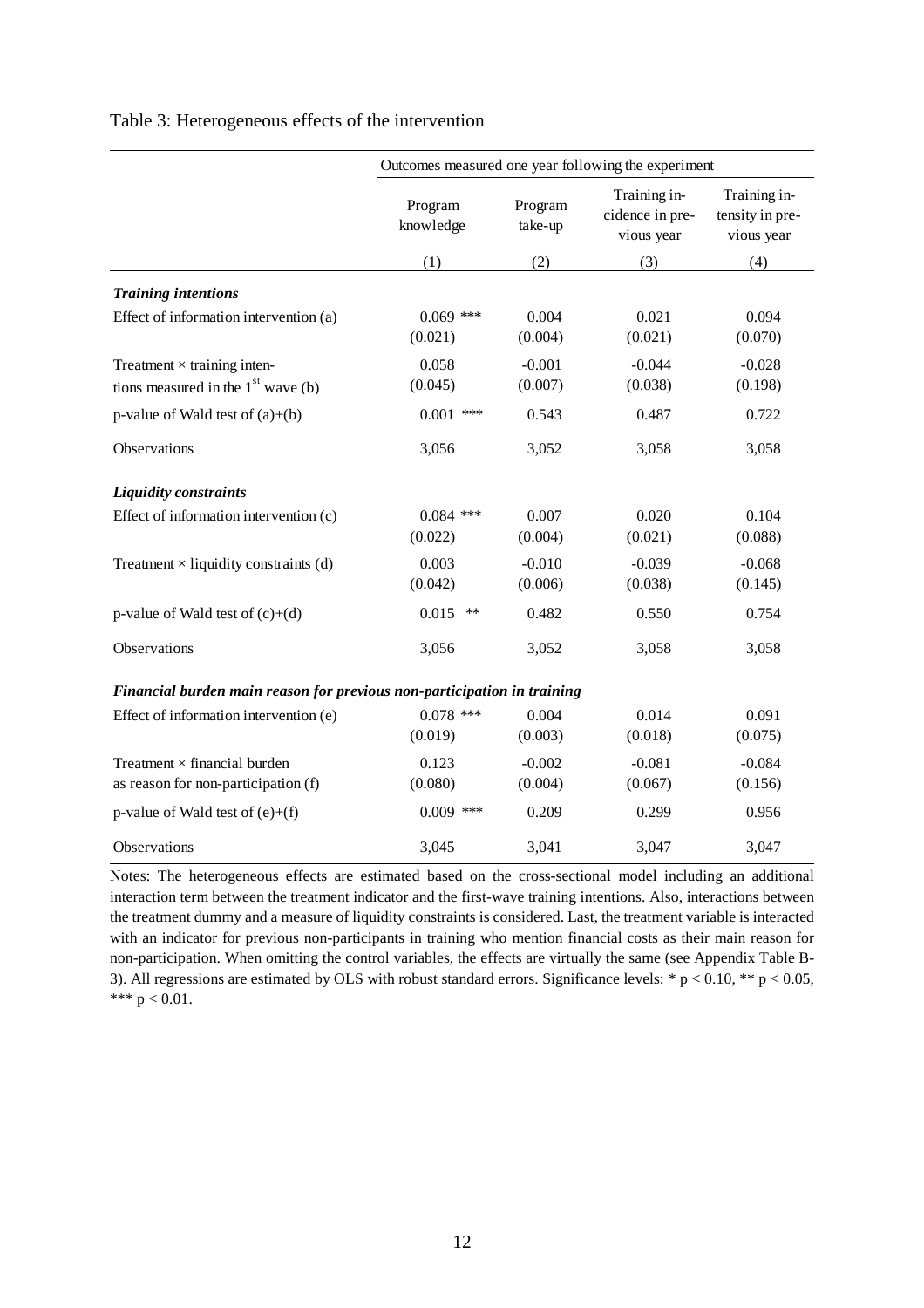The second dimension of heterogeneity, i.e., the liquidity constraints, is derived from the theoretical consideration that the cost component of the training investments is a larger obstacle for liquidity constrained individuals. The results reveal that the joint effect of the information together with its interaction term with liquidity constraints differs significantly from zero in the regression using program knowledge as the dependent variable (p-value: 0.015) but the magnitude of the knowledge differences between constrained and non-constrained individuals is modest. Furthermore, program take-up and training activities also remain unaffected by the intervention for the group of constrained individuals. A third dimension of heterogeneity is analyzed by using a question posed in the first wave to non-participants of training requesting whether the main reason for non-participation was the financial cost.<sup>12</sup> This question combines the general willingness to participate in training with liquidity constraints and best approximates the target group of the voucher program. Their knowledge increased by as much as 20 percentage points, suggesting once more that remembering the information is not random but rather systematically related to the relevance of the information to the individual.<sup>13</sup> However, once again, there are no statistically significant treatment effects on program take-up or training.

#### *IV estimates*

-

The previously estimated *ITT* effects answer the question of what would happen to training levels, if the information treatment – as it was implemented in the experiment – were provided to all eligible employees. We would further like to understand the effect of knowing that the program exists on training investments. Local average treatment effects (LATE) are estimated based on an IV model where in the second stage the training outcomes are regressed on program knowledge and controls. The intervention is used for instrumenting program knowledge, which is a strong instrument (in the first stage regression the F-statistic of the instrument is  $20$ ).<sup>14</sup> As mentioned, there could be an effect of the intervention on training participation apart from program take-up, for example, by an increase in individuals' general motivation for training or the use of other voucher programs for financing. Table 4 shows the IV regression results estimating the effect of program knowledge on the extensive and intensive margin of training participation. They document that knowing that the program exists does not affect training incidence or intensity at any statistically significant level.

 $12$  Section 5 provides a more detailed description and analysis of the reasons for non-participation in training.

<sup>&</sup>lt;sup>13</sup> In line with this finding, the levels-of-processing theory in the psychological literature on cognition argues that information individuals are likely to remember best is information that is actively processed for meaning (e.g. Smith and Kosslyn 2006). If information is relevant for an individual himself such processing and elaboration on its meaning is more likely.

<sup>&</sup>lt;sup>14</sup> Although we would also like to provide LATE effects of program take-up on training, for instance, to assess the size of the deadweight loss of the program, these effects cannot be identified empirically because of a weak first stage (see Table 2, column 2 for an insignificant effect of the intervention on program take-up; the F-statistic of the excluded instrument in the first stage is 1.67, which is strong evidence of a weak first stage). A weak firststage returns biased second-stage estimates (Staiger and Stock 1997).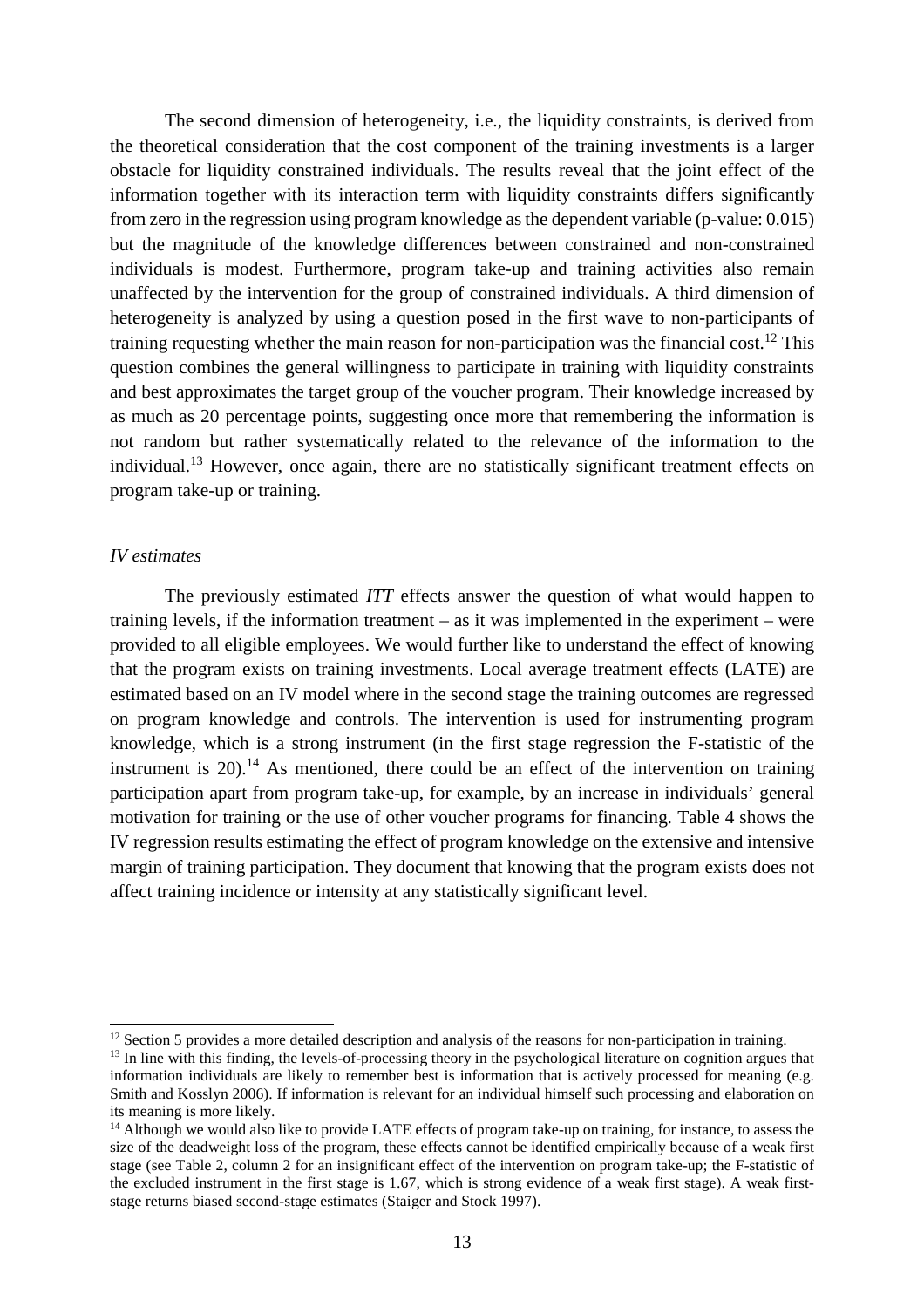|                                         | First stage            | Second stage                                  |                                               |
|-----------------------------------------|------------------------|-----------------------------------------------|-----------------------------------------------|
|                                         | Program<br>knowledge   | Training in-<br>cidence in pre-<br>vious year | Training in-<br>tensity in pre-<br>vious year |
|                                         | (1)                    | (2)                                           | (3)                                           |
| Effect of information intervention      | $0.084$ ***<br>(0.019) |                                               |                                               |
| Effect of program knowledge             |                        | 0.122<br>(0.207)                              | 1.025<br>(0.865)                              |
| Control variables                       | Yes                    | Yes                                           | Yes                                           |
| $R^2$<br>F-test of excluded instruments | 0.0323<br>$20.21$ ***  | 0.2510                                        | 0.1516                                        |
| <b>Observations</b>                     | 3,055                  | 3,055                                         | 3,055                                         |

Table 4. Effect of knowing about the existence of the program on training activities

Notes: The table shows 2SLS estimates. The first column indicates the first-stage estimates. The difference in the number of observations compared with Table 2 comes from restricting the sample to observations with complete information on program knowledge, treatment status, control variables, training incidence and training intensity. All regressions are estimated by linear models with robust standard errors. Significance levels: \*  $p < 0.10$ , \*\* p < 0.05, \*\*\*  $p < 0.01$ .

#### *Robustness of the results*

One shortcoming of the previous analysis is that the reference period for measuring effects on training is the period between the first and the second interview, which covers only approximately one year, and this might be a rather short time period for detecting treatment effects. For instance, individuals participate in training because they perceive their skills have depreciated. Something like this does not necessarily occur frequently and, thus, training demands could also arise after a period of more than 12 months. To shed light on this issue, we use the second-wave information on training intentions for the next 12 months as an additional outcome variable while acknowledging that this outcome must be interpreted with care due to the subjective nature of the question. The first two columns of Table 5 summarize the ITT effects of the intervention on future training plans. Both the cross-sectional and the fixed effects regression return results that do not differ significantly from zero. The last two columns show the results of knowing about the program on future training plans, where the knowledge was instrumented with the information experiment. As before, there is no significant effect of program knowledge on future training plans, which is indicative evidence that the intervention and the increase in program knowledge as a result of it also have no effect on training activities in the medium term.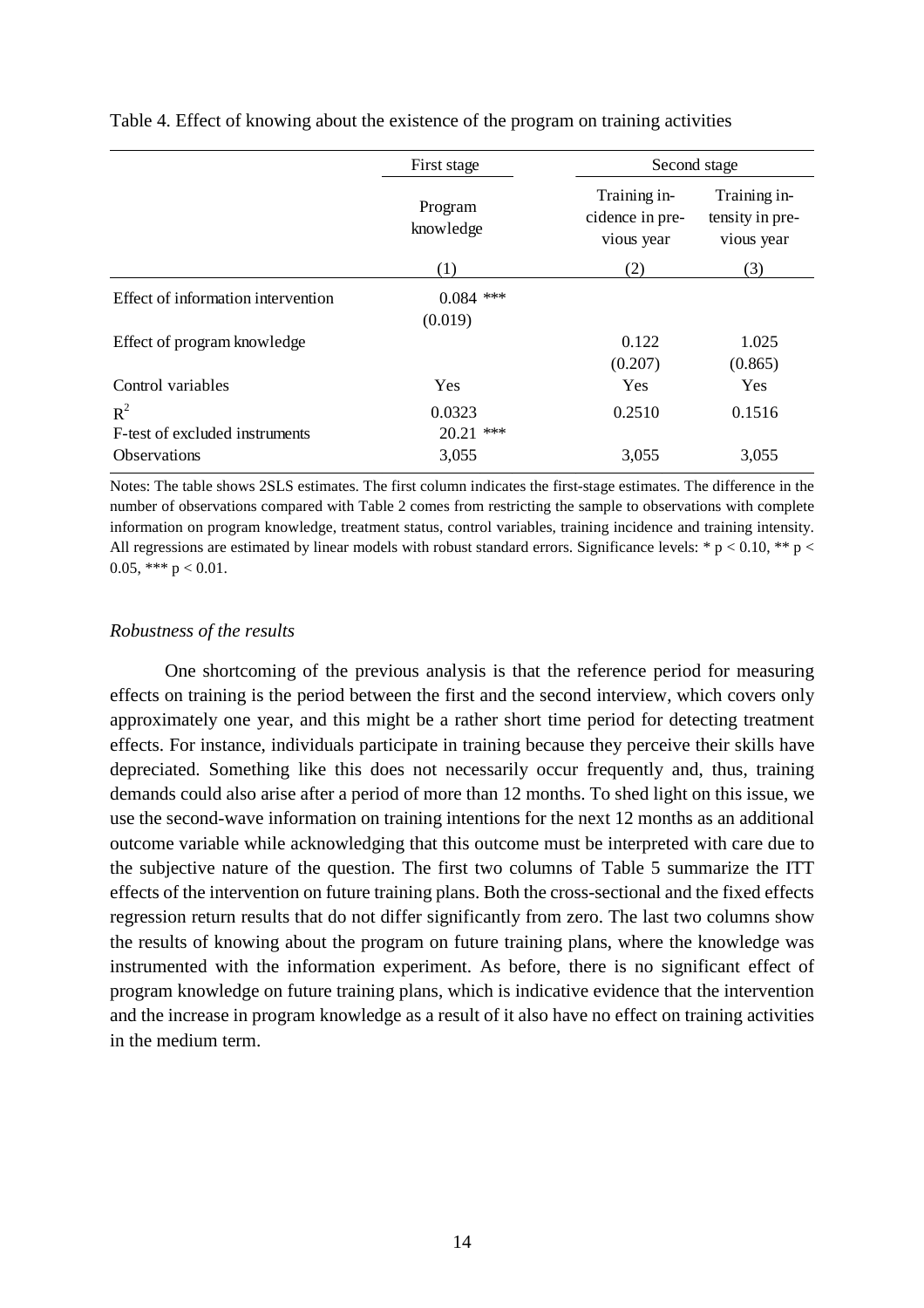|                                    |            | <b>ITT</b> results |             | 2SLS results |
|------------------------------------|------------|--------------------|-------------|--------------|
|                                    | <b>OLS</b> | FE                 | First stage | Second stage |
|                                    | (1)        | (2)                | (3)         | (4)          |
| Effect of information intervention | 0.006      | 0.022              | $0.083$ *** |              |
|                                    | (0.015)    | (0.019)            | (0.019)     |              |
| Effect of program knowledge        |            |                    |             | 0.069        |
|                                    |            |                    |             | (0.185)      |
| Control variables                  | Yes        | <b>Yes</b>         | Yes         | Yes          |
| $R^2$                              | 0.2296     | 0.0018             | 0.0322      | 0.2245       |
| F-test of excluded instruments     |            |                    | $19.69$ *** |              |
| <b>Observations</b>                | 3,051      | 6.102              | 3,048       | 3.048        |

Table 5. Effect of the information treatment and of program knowledge on future training plans

Notes: The dependent variable is future training plans in the next 12 months, measured in the second interview. ITT effects indicate the effects of regressing future training plans on treatment status in addition to controls. In the cross-sectional model in column (1), the control variables include first-wave information on gender, age, migrant, partner, children, East Germany, education dummies, previous training participation, training intentions and liquidity constraints. The fixed effects model in column (2) includes as covariates children and education dummies. Columns (3) and (4) document the first- and second-stage results of IV regressions, estimating the effect of program knowledge on future training plans. The instrument for program knowledge is the indicator for the information treatment. All regressions are estimated by linear models with robust standard errors (OLS and IV models) or with standard errors clustered at the individual level (fixed effects model). Significance levels:  $* p <$ 0.10, \*\*  $p < 0.05$ , \*\*\*  $p < 0.01$ .

Another concern with the results could be that the time between the interviews did not always amount to exactly twelve months. Although the aim was to schedule the second interview 12 months after the first, this timing could not always be achieved because not all respondents were reachable by phone during the targeted time. The share of interviews that could be scheduled exactly 12 months later is 46 percent, which is almost the same as the share of interviews conducted 11 or 13 months after the first interview (48 percent). Only 5 percent of the second-wave interviews were administered 9, 10 or 14 months after the first one. Reestimating the main results by additionally controlling for the time between the interviews (not shown in the tables) leaves OLS and IV results virtually unchanged (e.g., for program knowledge and take-up, training activities and future training plans). This result is in line with further descriptive analysis revealing that the treatment and the control groups are balanced with respect to the time between the interviews (t-stat: 0.71).

Finally, the previous analyses applied linear regression models, although the dependent variables are inherently binary or count data. However, the main results are robust to estimating the effects based on non-linear regression models (not shown in the tables). In particular, we re-estimated the ITT effects using probit models for program knowledge, program take-up, training incidence and future training intentions as well as using a negative binomial model for the number of training courses. The sign, magnitude and significance are similar to the main results. Additionally, a fixed effects logit model confirms the difference-in-differences results, which were estimated by linear fixed effects in the main specification.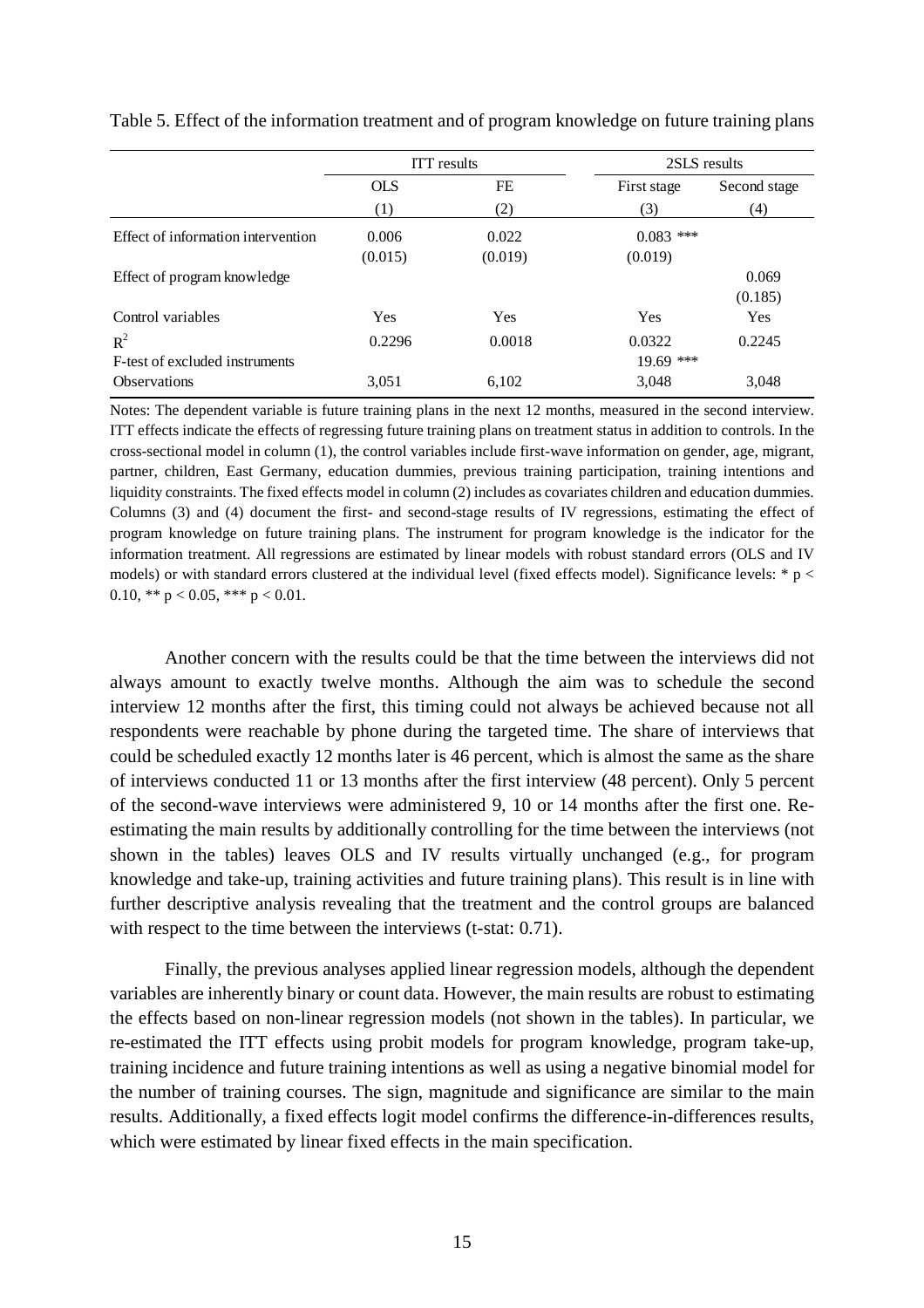#### **5. Discussion**

Our main results raise several questions, most importantly why the information about the program did not increase voucher take-up and, as a consequence, training. This section offers answers that are based on further descriptive analyses of the survey questions. As part of the information intervention, treated individuals were asked to assess the conditions of the voucher (see Appendix A-2 for the survey questions). Overall, the responses show that the treatment group is positive toward the idea of government financial support for training. Almost 96 percent view government training incentives in the form of BP vouchers as very good or good. Treated individuals were additionally asked whether they would be willing to participate in a 30-minute counselling session to obtain the voucher and how long they would be willing to travel to the counselling office. Two-thirds state that they would participate in counselling even when traveling takes 30 minutes or more. Individuals were also asked whether they could imagine participating in training using the BP voucher during the next 12 months and 34 percent stated that they could imagine doing so. In summary, we conclude that visiting a counselling office is not an obstacle for voucher take-up for most of the eligible employees and one-third of the respondents could imagine to use the voucher in the future. Why, then, have there been no effects of the information treatment on voucher take-up?

The purpose of the BP voucher is to relax the liquidity constraints of individuals who could not afford to finance training. To gauge whether financial restrictions have the potential to discourage employees from participation, individuals were asked in the first interview about their reasons for non-participation in the past. Specifically, non-participants in the first interview were presented a list of potential reasons of which they were asked to identify the most relevant reasons that applied to them. In the treatment and the control group alike, 15 percent of all non-participants identified the financial burden as the main reason for nonparticipation. This corresponds to only 5 percent of all employees eligible for the BP voucher, which we assess as being a rather small sub-group. More importantly, because voucher utilization requires self-financing of the other half of the training costs, this sub-group with low financial liquidity might not be able to afford paying the other half of the training costs that remains after deducting the voucher. Indeed, as many as 58 percent indicated at the time of the first interview that they would not be able to replace a good used daily if broken, which differs greatly from the mean of 24 percent of the entire treatment group. In summary, there is only a small group of eligible employees for whom liquidity constraints are the main reason for nonparticipation in training and who could afford paying the other half of the costs.

Note that 85 percent of the non-participants reported other main reasons for previous non-participation in training activities. In particular, 23 percent of the non-participants stated that they had no need for training, 19 percent mentioned health- and family-related reasons, 19 percent had no time for training, 10 percent expected low returns, 7 percent did not know which training would be useful and 7 percent reported that the training supply was insufficient. As the BP voucher is designed especially to remove financial barriers for non-participation, it is not effective to increase training participation for individuals who have other reasons for nonparticipation.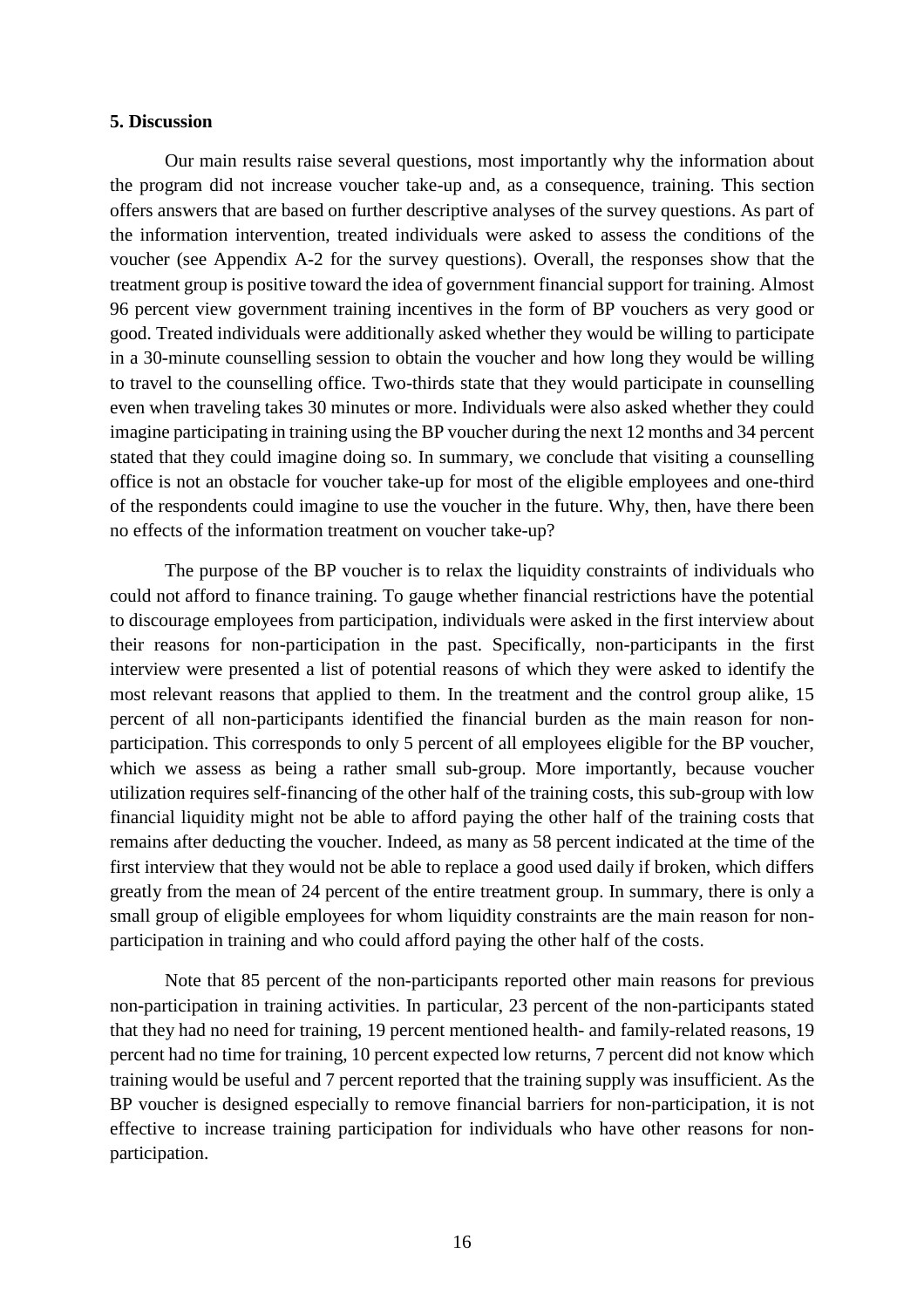Another issue that we want to discuss is why we do not observe deadweight losses for those individuals with training participation in the time period between the interviews. Since almost half of the treatment group have participated in training between the first and the second wave, we would have expected to observe voucher take-up among this group of individuals to co-finance training that they would have attended even in the absence of the voucher. To determine why there is no deadweight loss, the following descriptive analysis identifies all courses that could have potentially been financed by the voucher. As mentioned previously, most training courses in Germany are at least partly employer financed, excluding them from voucher eligibility as the BP voucher exclusively subsidizes self-financed training; courses financed or provided by the employer are not covered. In the second interview, individuals report whether their training activities between the interviews involved costs for training fees and whether employers defrayed at least some of these costs. Since most training of employees is fully or partly financed by employers, the share of individuals with training participation in at least one course that involves self-financing without any co-financing by employers is only 5 percent of all treated individuals. Furthermore, vouchers cannot be applied to training that is publicly financed by another financial aid program. Individuals were also asked whether they participated in training while employed or while unemployed of whom only the former could be subsidized by the BP voucher. Restricting the sample of eligible employees to training participants who additionally fulfill these criteria leads to an overall share of individuals who could have potentially used the voucher of less than 4 percent.

When this group is further reduced to those willing to participate in the counselling despite a travel time of 30 minutes or more, the share falls to 2 percent. In absolute numbers, this share corresponds to only 28 individuals in the treatment group. 45 percent of these individuals have borne costs of less than 100 Euro and approximately 25 percent costs between 100 and 200 Euro.<sup>15</sup> Further deleting those individuals whose self-financed training costs were below 200 Euro leaves only 9 individuals for whom the voucher could have been an attractive option. In conclusion, we observe only a small number of eligible employees whose training activities between the first and the second interview could potentially have been subsidized by the voucher, mainly because most courses were fully or partly financed by employers. This is the main reason for not finding evidence of any deadweight losses as a consequence of the intervention. Note also that our results imply that within this group of training participants, the voucher did not lead to an increased demand for training supplementing the employersponsored courses. We suggest as one reason that the overall training needs of employees are already satisfied by employer-financed courses.

l

<sup>&</sup>lt;sup>15</sup> Using administrative data on voucher recipients, RWI et al. (2012) show that among the total population of voucher recipients from 2010, only 3 percent of voucher users participated in training with total costs of less than 100 Euro and 7 percent participated in training that cost between 100 and 200 Euro. In turn, 90 percent of the voucher recipients used the voucher for training that cost more than 200 Euro, suggesting that the likelihood of voucher take-up increases with the total amount of training costs.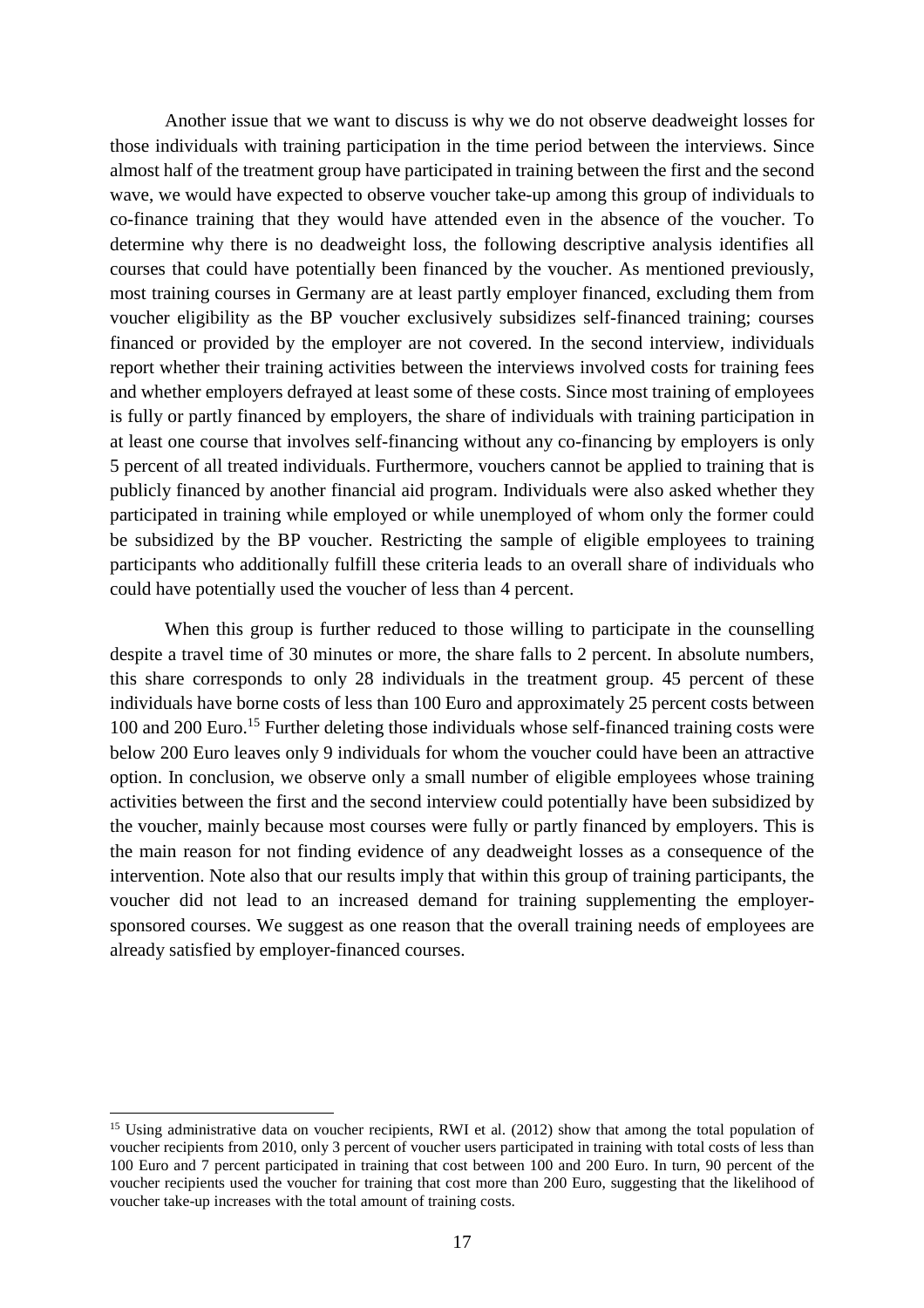#### **6. Conclusion**

This paper analyzes the effects of providing information about a training voucher program on voucher take-up and training participation. The voucher decreases a substantial amount of the training costs for employees. The analysis is conducted based on a field experiment with random assignment of the treatment group. The results suggest that the information intervention increased the treatment groups' program knowledge significantly compared with the control group. However, relieving the information constraint had no effect on voucher take-up or training activities. These results indicate that increasing eligible employees' general program knowledge, e.g., by allocating more resources to public relations work, would neither increase program take-up nor raise training levels. Because increased training levels by means of the voucher require voucher take-up at first, the results also indicate that the voucher is ineffective to increase the training participation quota of the employed population at large.

Descriptive results indicate that the reason for the inability of the voucher to stimulate training is that the financial burden is seldom the main reason for not participating in training. Many employees participate in employer-financed training with no personal financial involvement. The majority of non-participants in training report other reasons for previous nonparticipation such as no time, no training demands or low expected training returns. Only 5 percent of the eligible employees report the financial burden as being responsible for previous non-participation. However, for many of this small sub-group, bearing half of the training costs seems to be an obstacle for voucher take-up, as this particular group is characterized by particularly scarce financial resources. Comparing our results with those from Schwerdt et al. (2012) and Hidaldo et al. (2014) who analyze vouchers that do not necessarily require a financial contributions of the individuals and who find positive effects on voucher take-up and training suggest that paying half of the training costs might be an obstacle for increasing training levels for employees with limited financial resources.

#### **Literature**

Bassanini, Andrea, Alison Booth, Giorgio Brunello, Maria de Paola and Edwin Leuven (2007), Workplace Training in Europe. In: Brunello, Giorgio, Pietro Garibaldi and Etienne Wasmer (eds), *Education and Training in Europe*. Oxford University Press.

Becker, Gary S. (1962), Investment in Human Capital: A Theoretical Analysis, *Journal of Political Economy* 70 (5), 9-49.

Behringer, Friederike, Dieter Gnahs and Gudrun Schönfeld (2013), Kosten und Nutzen der Weiterbildung für Individuen, In: Bilger, Frauke, Dieter Gnahs, Josef Hartmann and Harm Kuper (eds), *Weiterbildungsverhalten in Deutschland – Resultate des Adult Education Survey 2012*. Bertelsmann Verlag, Bielefeld.

Bettinger, Eric, Bridget Long, Philip Oreopoulos and Lisa Sanbonmatsu (2012), The Role of Application Assistance and Information in College Decisions: Results from the H&R Block FAFSA Experiment, *Quarterly Journal of Economics* 127(3), 1205-1242.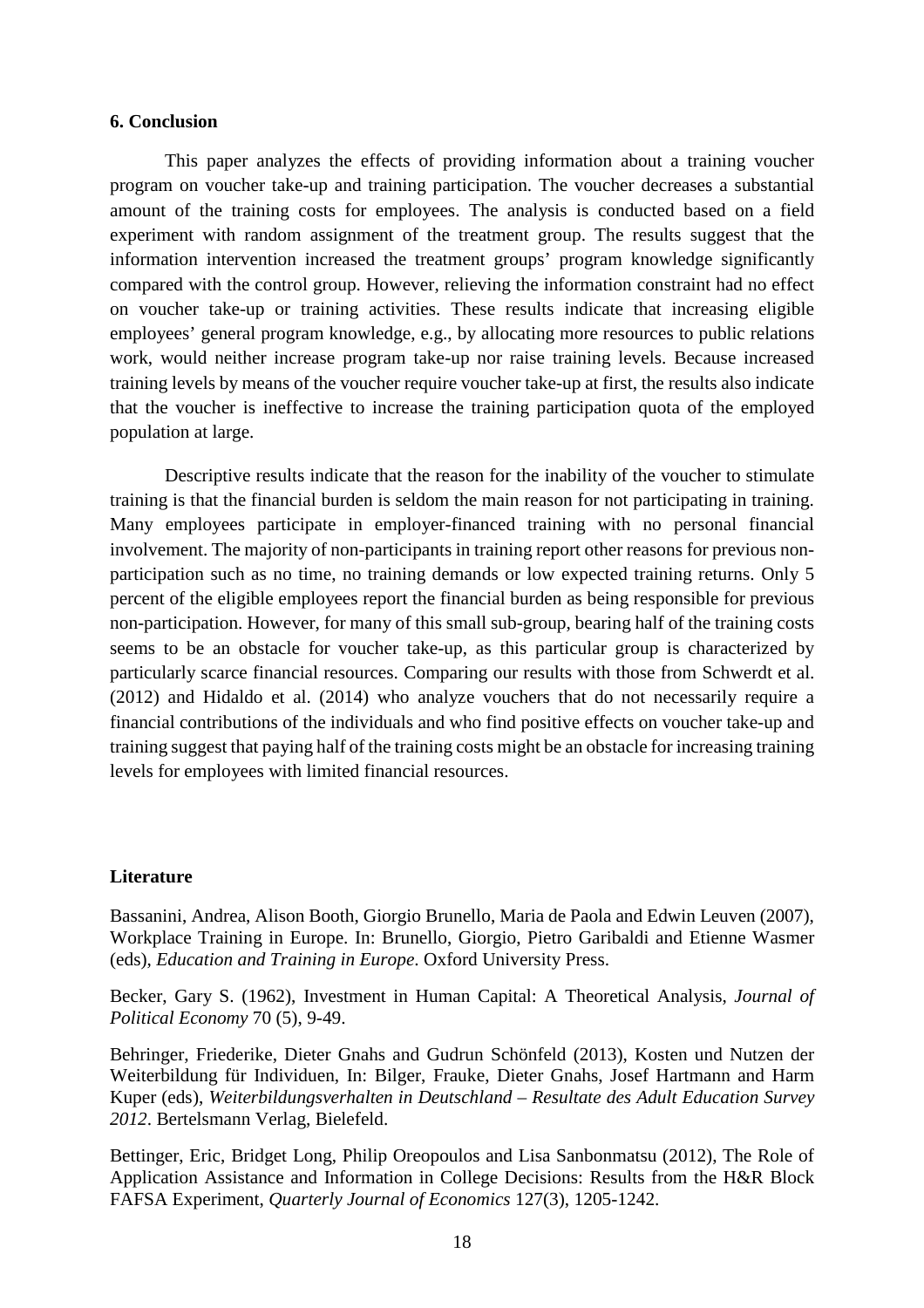Booij, Adam S., Edwin Leuven and Hessel Oosterbeek (2011), The role of information in the take-up of student loans, *Economics of Education Review* 31(1), 33-44.

Card, David, Jochen Kluve and Andrea Weber (2010), Active Labour Market Policy Evaluations: A Meta-Analysis, *Economic Journal* 120 (548), F452-F477.

Dinkelman, Taryn and Claudia Martínez (2014), Investing in Schooling in Chile: The Role of Information about Financial Aid for Higher Education, *Review of Economics and Statistics*  96(2), 244-257.

Deming, David and Susan Dynarski (2010), College Aid. In: Phil Levine and David Zimmerman (eds.), *Targeting Investments in Children: Fighting Poverty When Resources are Limited*, University of Chicago Press, Chapter 10, p. 283-302.

Dohmen, Thomas, Armin Falk, David Huffman and Uwe Sunde (2010), Are Risk Aversion and Impatience Related to Cognitive Ability, *American Economic Review* 100(3), 1238-1260

Ebbinghaus, Hermann (1885/2011), *Memory: A contribution to experimental psychology*. Mansfield Centre, CT: Martino Fine Books.

Görlitz, Katja (2010), The effect of subsidizing continuous training investments – Evidence from German establishment data, *Labour Economics* 17(5), 789-798.

Görlitz, Katja (2011), Continuous Training and Wages: An Empirical Analysis Using a Comparison-group Approach, *Economics of Education Review* 30(4), 691-701.

Hastings, Justine and Jeffrey Weinstein (2008), Information, School Choice, and Academic Achievement: Evidence from two Experiments, *Quarterly Journal of Economics* 123(4), 1373- 1414.

Hidalgo, Diana, Hessel Oosterbeek and Dinand Wibbink (2014), The impact of training vouchers on low-skilled workers, *Labour Economics* 31, 117-128.

Jensen, Robert (2010), The (Perceived) Returns to Education and the Demand for Schooling, *Quarterly Journal of Economics* 125(2), 515-548.

McGuigan, Martin, Sandra McNally and Gill Wyness (2012), Student Awareness of Costs and Benefits of Educational Decisions: Effects of an Information Campaign. CEE Discussion Paper. No. 139.

OECD (2004), Co-Financing Lifelong Learning: Towards a Systemic Approach. Organisation for Economic Co-operation and Development, Paris.

Oreopoulos, Philip and Ryan Dunn (2013), Information and College Access: Evidence from a Randomized Field Experiment, *Scandinavian Journal of Economics* 115(1), 3-26.

Pischke, Jörn-Steffen (2001), Continuous Training in Germany, *Journal of Population Economics* 14(3), 523-548.

RWI, GIB and infas (2012), Datenmonitoring und Evaluation des Programms "Bildungsprämie", Endbericht 2012. Projekt für das Bundesministerium für Bildung und Forschung. RWI : Projektberichte. Essen.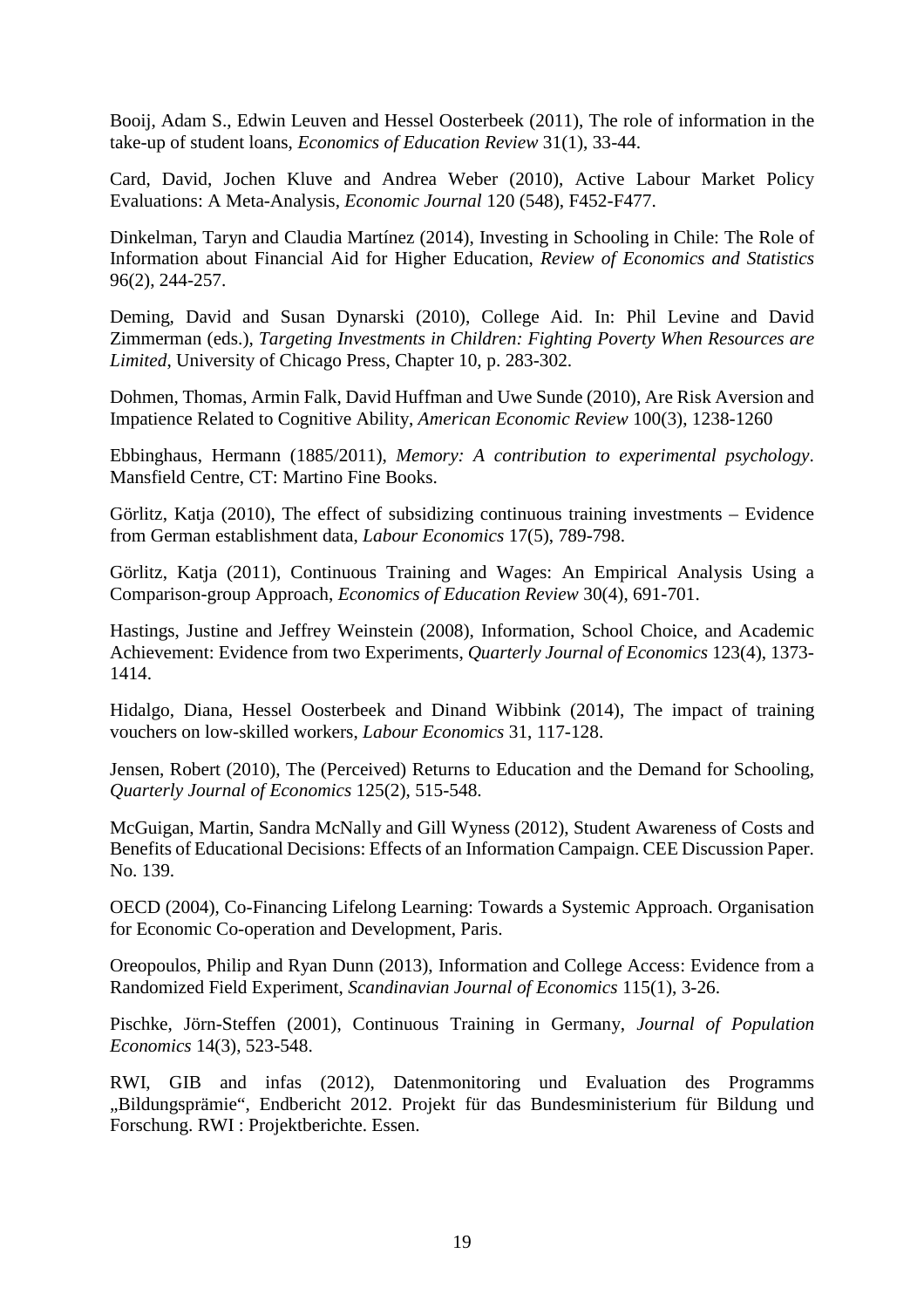Schwerdt, Guido, Dolores Messer, Ludger Woessmann and Stefan Wolter (2012), The impact of an adult education voucher program: Evidence from a randomized field experiment, *Journal of Public Economics* 96(7-8), 569-583.

Smith, Edward and Stephen Kosslyn (2006), Encoding and Retrieval from Long-Term Memory. In: Smith, Edward and Stephen Kosslyn, *Cognitive Psychology: Mind and Brain*. Upper Saddle River, N.J. : Pearson/Prentice Hall.

Staiger, Douglas and James H. Stock (1997), Instrumental variables regression with weak instruments, *Econometrica* 65(3), 557-586.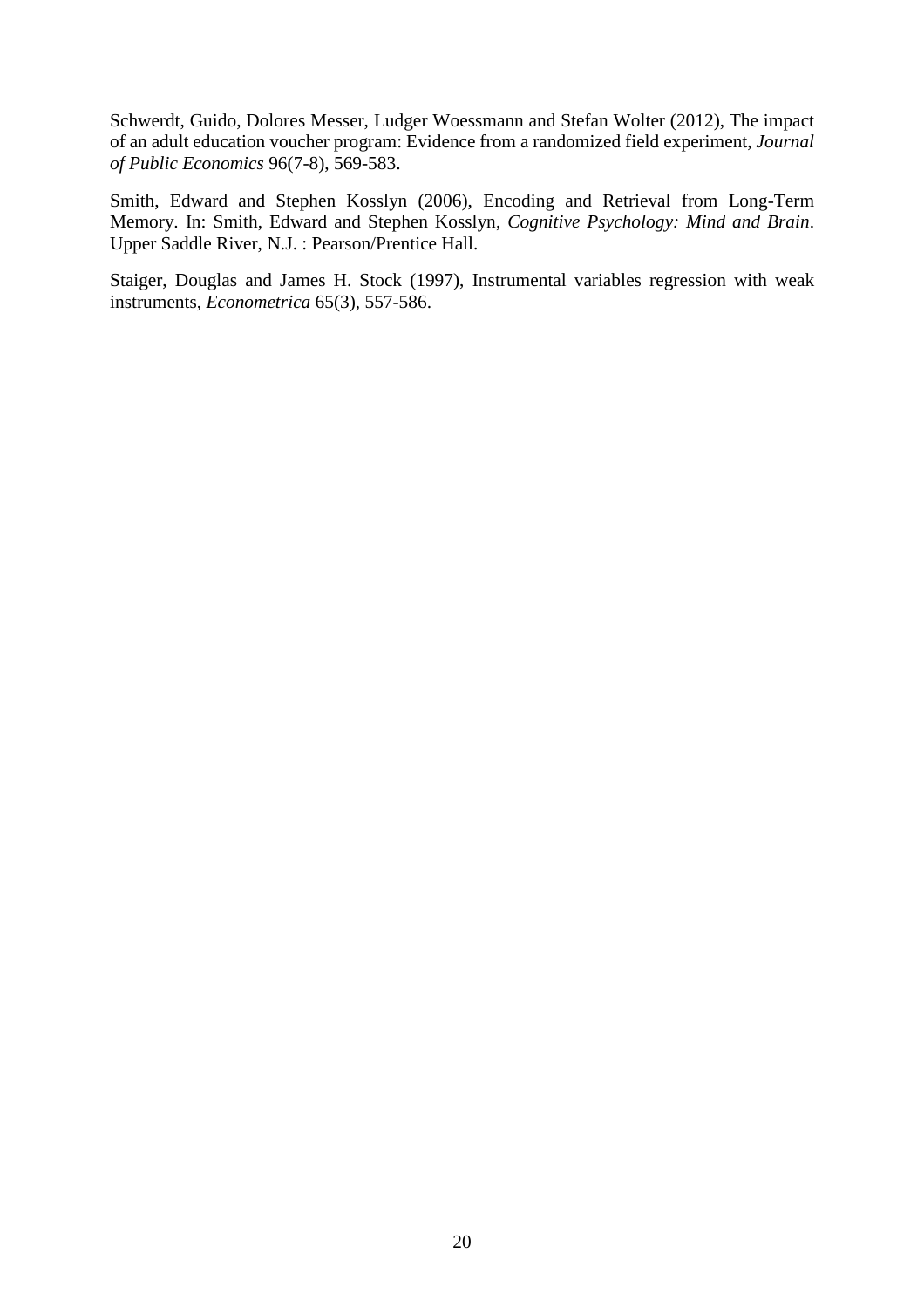#### **Appendix A**

#### **Appendix A-1. Sampling design of data**

As described in section 2, the BP voucher is available to individuals with low taxable household income, if they are employed, self-employed or on maternity/parental leave. Because there is no single source of data from which to draw a sample of these individuals and for reasons of cost efficiency, the survey primarily focused on salaried employees. The survey sample was drawn from administrative records covering all employees contributing to the social security system. Defining the eligibility status of the target population, which depends on taxable household income, is not straightforward based on the information covered in the administrative records because they only include individuals' labor income. Information on marital status, partner's income and income from sources other than labor are missing. Therefore, it was instead necessary to ask all relevant questions in the survey and then decide about eligibility during the interview. To minimize the number of interviews with non-eligible individuals, the survey sample was drawn from all individuals who were employed in December 2008 and was stratified by gender and labor income; i.e., individuals with low labor income were sampled with a higher probability than individuals with high labor income. In the analysis, the stratification is accounted for by using sample weights. Note that the main results for program knowledge, program take-up and training activities are similar when using an unweighted sample (results not shown).

In the first wave in 2010, 6,075 employees were interviewed (corresponding to a response rate of 35 percent), of whom 5,019 employees were identified as eligible for the program. Eighty-nine percent of the respondents declared their willingness to be contacted for a follow-up interview. In the second wave, respondents who had declared their agreement and were eligible for the program, were contacted again. Overall, 3,110 interviews were conducted successfully, which corresponds to a response rate of 71 percent.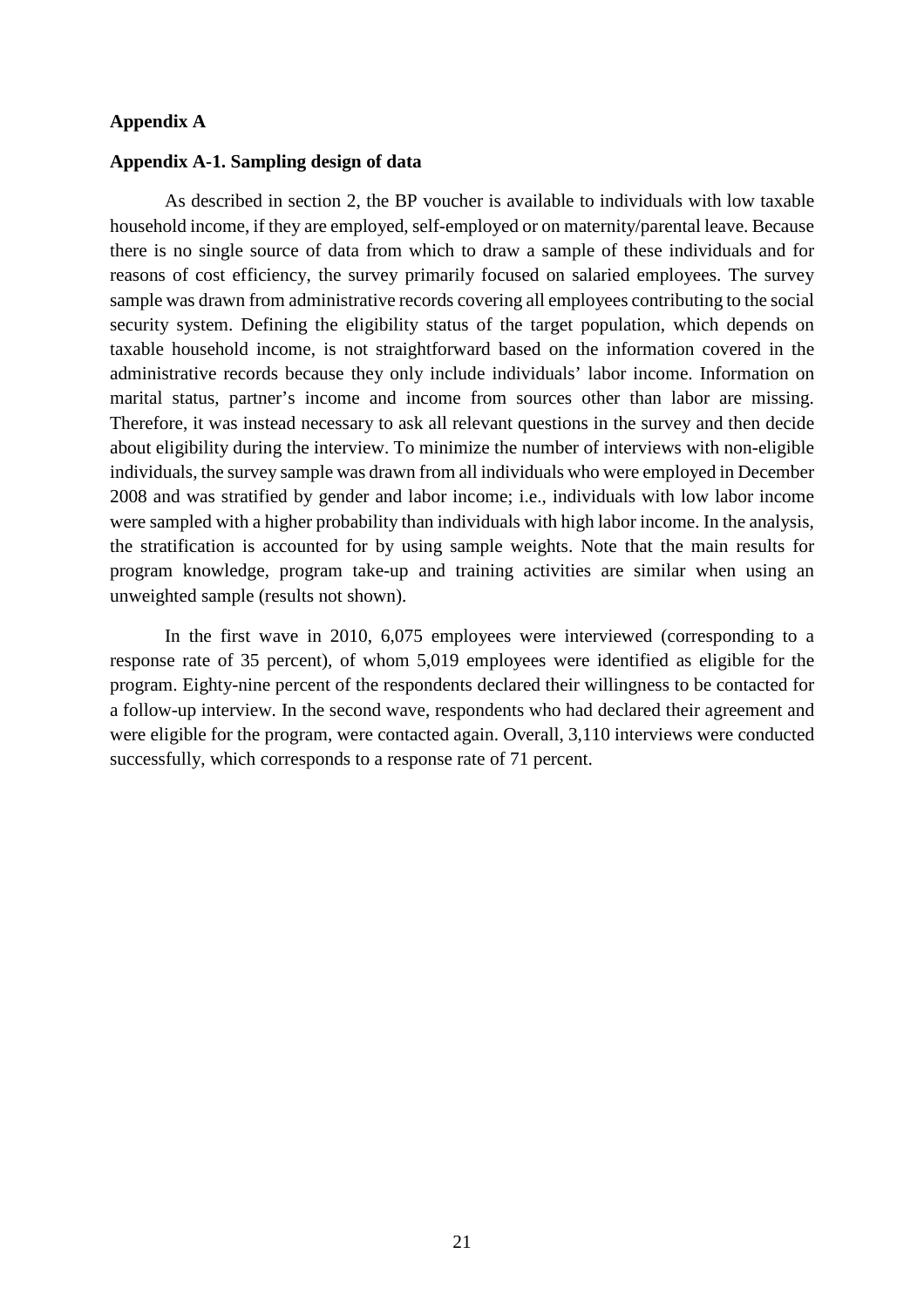#### **Appendix A-2: Questions in the experiment**

Q1 "I would like to talk to you about the Bildungsprämie program. The Bildungsprämie is a voucher program whereby the government finances half of the costs incurred when you participate in training for vocational reasons. More specifically, for training costs up to 1000 Euro, the government reimburses 50 Percent of the cost. For example, if a person participates in training at a cost of 800 Euro, 400 Euro are reimbursed. How do you personally rate the idea of the government providing financial support for training participation?" (very good/partly good/partly not so good/not good at all)

Q2 "You can obtain information on the Bildungsprämie from various sources. There is a webpage 'www.bildungsprämie.info' and a toll-free hotline. You can also order a flyer that is sent to you by mail or visit one of the counselling offices or the roadshow. Assuming you would like to get more information on the Bildungsprämie, which of the sources of information would you probably use?" (yes/no; webpage, toll-free hotline, flyer, counselling office, roadshow)

Q3 "To obtain the Bildungsprämie voucher, you have to apply for it in a counselling office. Counselling takes approximately 30 minutes and verifies that you meet the eligibility criteria. If you do, the voucher is issued. Would you be willing to take part in such counselling to obtain financial support?" (yes/no)

Q4 "During counselling, individual advice on training topics that might be helpful or information on particular courses are available (if demanded by the applicant). Assuming that you would like to participate in training, do you feel sufficiently informed about training opportunities or do you require more information?" (yes, I require more information/no, I do not require more information)

Q5 "Currently, there are approximately 400 counselling offices across Germany. What is the most amount of time you would be willing to spend travelling to a counselling office?" (hours, minutes)

Q6 "Can you imagine participating in training within the next 12 months and using the Bildungsprämie voucher to benefit from the financial support?" (yes/no)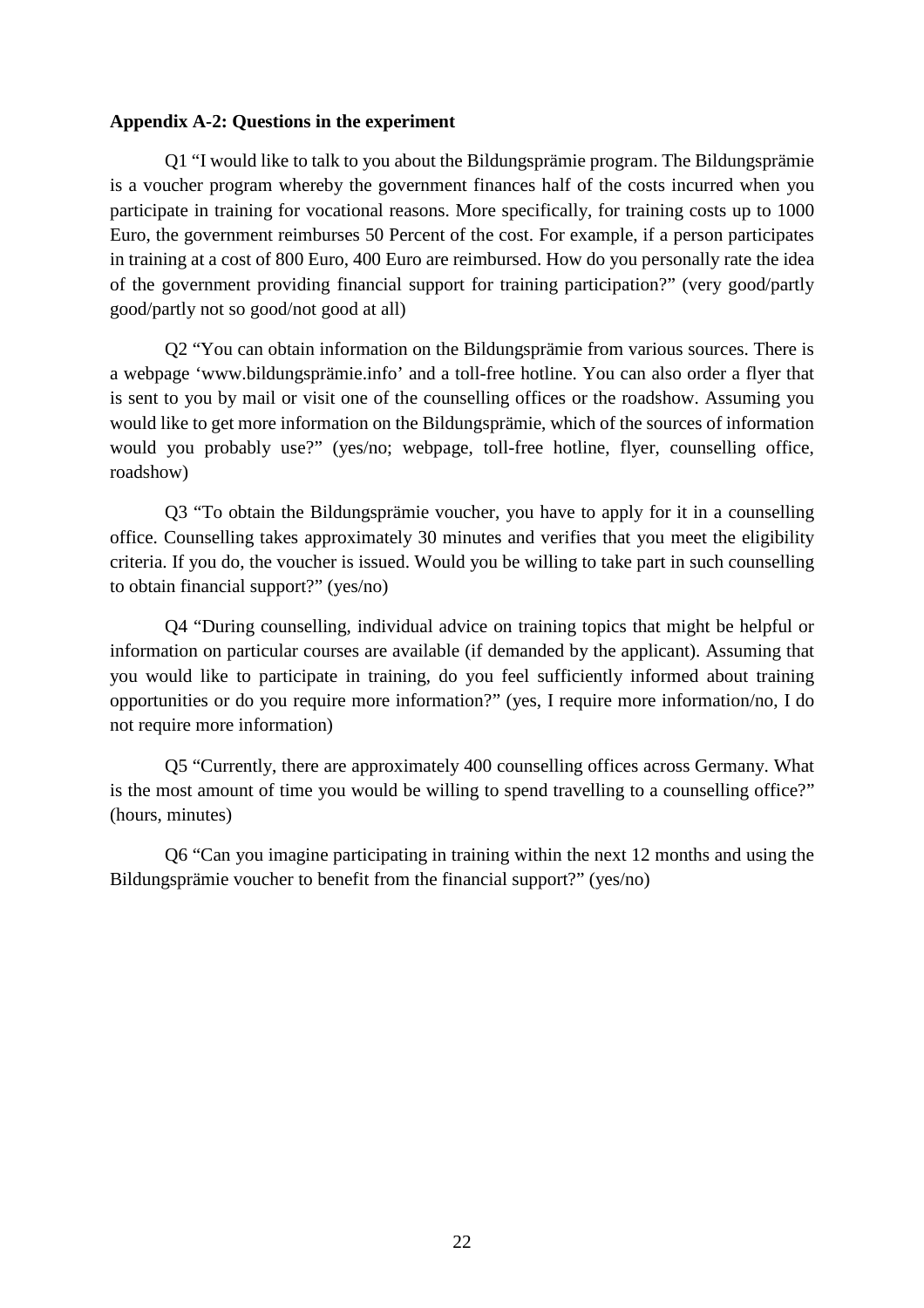#### **Appendix A-3. The information flyer for the treatment group**

## Why we still need your support:

Since our last survey in 2010, a lot has happened. The economy for instance has regained its strength after the financial crisis in 2010. What changed for you?

For us it is important to learn, what job-related changes you have experienced since your last interview. Maybe your job tasks or employer have changed. Maybe you even find yourself in a phase of occupational re-orientation. Or perhaps the past year did not bring much change for you. All this information is needed to describe the development of the working world. In order to get a complete picture of the situation, it is particularly important that all previous respondents continue to participate in the survey.

Hence, we would kindly like to ask you to keep supporting our study by taking part in the second wave of the survey. In 2011 we will contact you again in order to ask for a phone interview.

If you have any further questions regarding the study, you can easily reach us by phone. Phone number. (toll-free)

A cooperation of the research institutes:

infas infas Institut für angewandte Sozialwissenschaft GmbH, Bonn

Rheinisch-Westfalisches Institut für Wirtschaftsforschung, Essen

**GIB** Gesellschaft für Innovationsforschung und Beratung mbH, Berlin

Funded by

**OR** Septemberg

**Europäischer Socialism** 

FUROPÄIRCHE UNICIN



continued on next page…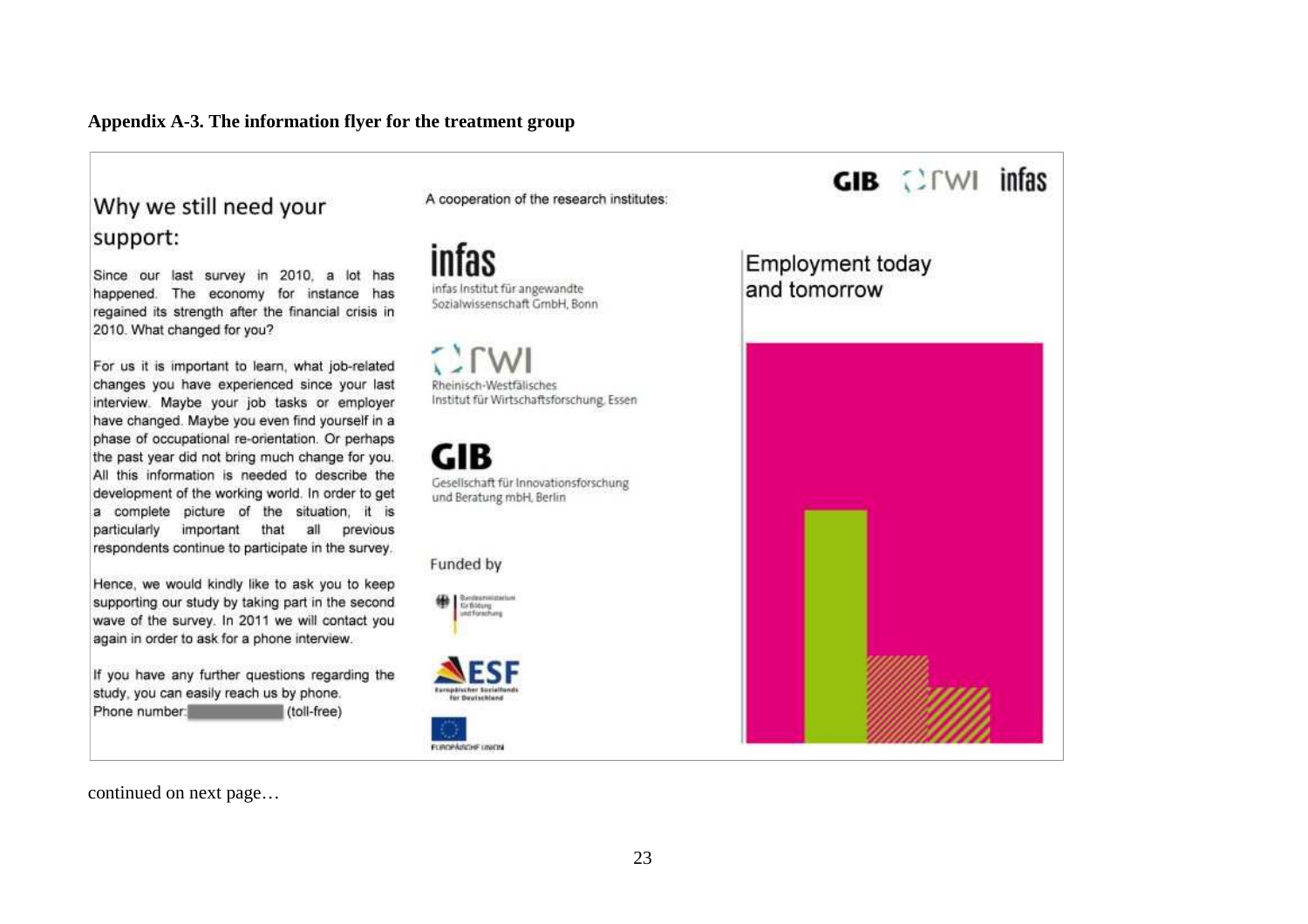continued from previous page…

#### What is it about?

The occupational requirements demanded from each one of us, are highly different depending on the job held or the former job experience. Also changes in work-related aspects or occupational requirements occur differently. Some face reqular changes; for others rather little is changing.

In order to gain a complete picture on the changes in occupational life. last year infas started to question selected people on their employment history, current occupation and working environment.

In total, roughly 6.000 individuals took part in the study "Employment today and tomorrow", conducted in 2010.

You also belonged to those individuals. We would like to take the opportunity and thank you for your participation in the study!

With this information sheet we would like to present you with some of the results from the first wave of the survey. The study will be continued in 2011. Therefore, we would kindly like to ask you to support our study with a second interview.

#### Who participated so far?

In 2010, infas questioned about 6,000 employed men and women in all of Germany for this study.

Many employed people are regularly confronted with new tasks. Consequently, 70% report that their tasks change frequently or sometimes. The other 30% rarely or never faces new challenges at work.

In light of the above, work-related training is of great relevance since new skills are learned and old ones are refreshed. More than half of the respondents (58%) have participated in training over the past two years. However, there are also reasons not to participate in training activities. For instance, 35% of non-participants state that the financial burden of training is simply too high.

What do you think about the funding program "Bildungsprämie"?



To financially support training participation, there are many different state funded programs. For instance we asked in the interview, whether the state funding program "Bildungsprämie" was known to the respondent. This program awards a grant of 50% of the training costs, up to a maximum of 500 euros.

Almost all respondents found the program "Bildungsprämie" to be either very good or good (see left figure).

 $GIB$   $CFWI$  infas

Which source of information do you find attractive in order to inform yourself about the Bildungsprämie?



In order to inform themselves about the conditions, almost 90% of the respondents would use the website. Two third would consult handouts. About half of the respondents would like to participate in a personal counseling. Another 42% would use a toll-free hotline (see right figure). These results show what importance the internet has gained as a source of information.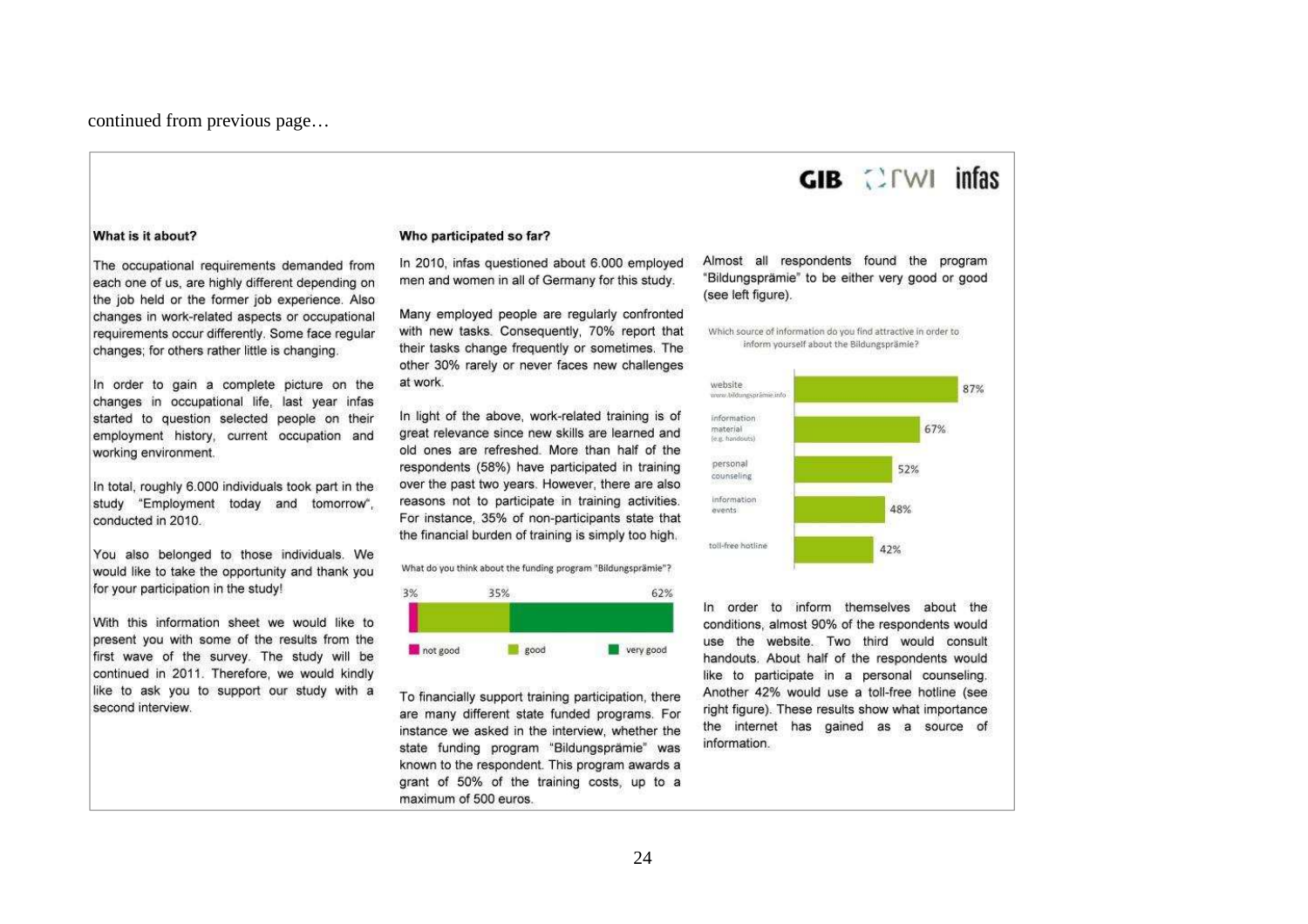#### **Appendix A-4. The information flyer for the control group**

## Why we still need your support:

Since our last survey in 2010, a lot has happened. The economy for instance has regained its strength after the financial crisis in 2010. What changed for you?

For us it is important to learn, what job-related changes you have experienced since your last interview. Maybe your job tasks or employer have changed. Maybe you even find yourself in a phase of occupational re-orientation. Or perhaps the past year did not bring much change for you. All this information is needed to describe the development of the working world. In order to get a complete picture of the situation, it is particularly important that all previous respondents continue to participate in the survey.

Hence, we would kindly like to ask you to keep supporting our study by taking part in the second wave of the survey. In 2011 we will contact you again in order to ask for a phone interview.

If you have any further questions regarding the study, you can easily reach us by phone. Phone number. (toll-free)

A cooperation of the research institutes:

infas infas Institut für angewandte Sozialwissenschaft GmbH, Bonn

Rheinisch-Westfalisches Institut für Wirtschaftsforschung, Essen

GIB Gesellschaft für Innovationsforschung und Beratung mbH, Berlin

Funded by

**OR** Sentesmisterium







continued on next page…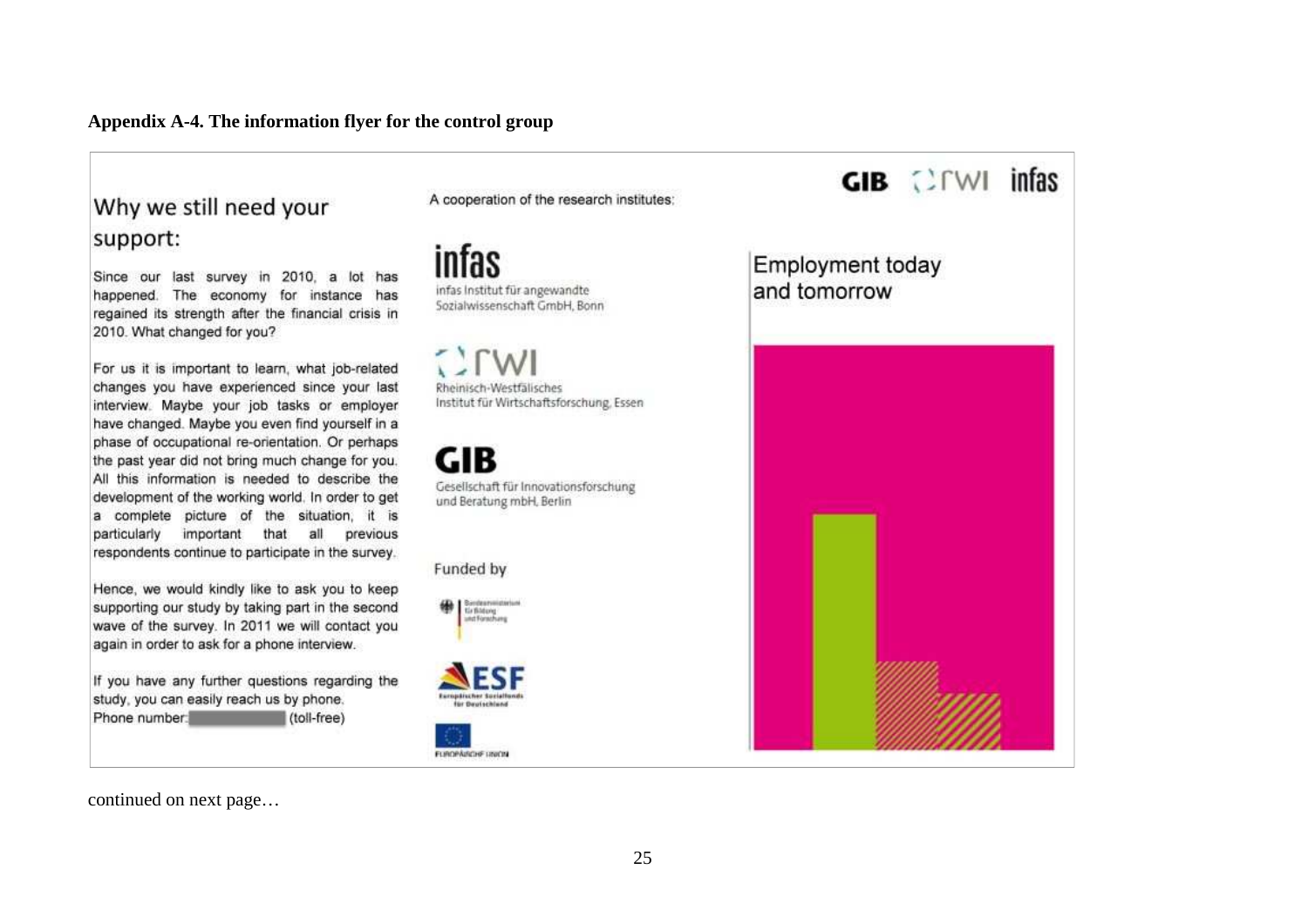continued from previous page…

# $GIB$   $CFWI$  infas

#### What is it about?

The occupational requirements demanded from each one of us, are highly different depending on the job held or the former job experience. Also changes in work-related aspects or occupational requirements occur very differently. Some face regular changes; for others rather little is changing.

In order to gain a complete picture of the changes in occupational life. last year infas started to question selected people on their employment history, current occupation and working environment.

In total, roughly 6.000 individuals took part in the study "Employment today and tomorrow", conducted in 2010.

You also belonged to those individuals. We would like to take the opportunity and thank you for your participation in the study!

With this information sheet we would like to present you with some of the results from the first wave of the survey. The study will be continued in 2011. Therefore, we would kindly like to ask you to support our study with a second interview

#### Who participated so far?

In 2010, infas questioned 6,000 employed men and women in all of Germany for this study. 84% of the employees are in full-time employment and 16% are in part-time employment. On average the respondents are 43 years old.

Many employees are regularly confronted with new challenges. Consequently, 34% report that their job tasks change often. Another 36% sometimes deal with new tasks. However, one out of three employees rarely or never faces new challenges at work (see figure). Men more frequently report to be confronted with new tasks than women.

How often are you confronted with new tasks?



From the survey-data we also receive positive news, since most respondents feel that they measure up to the tasks they are confronted with at work (see figure)

Do you feel that you measure up to your tasks at work?



All in all, 70 % of the respondents are satisfied with their work. However, the job satisfaction varies considerably by gender. While three out of four women are satisfied with their job, only 64% of men are satisfied.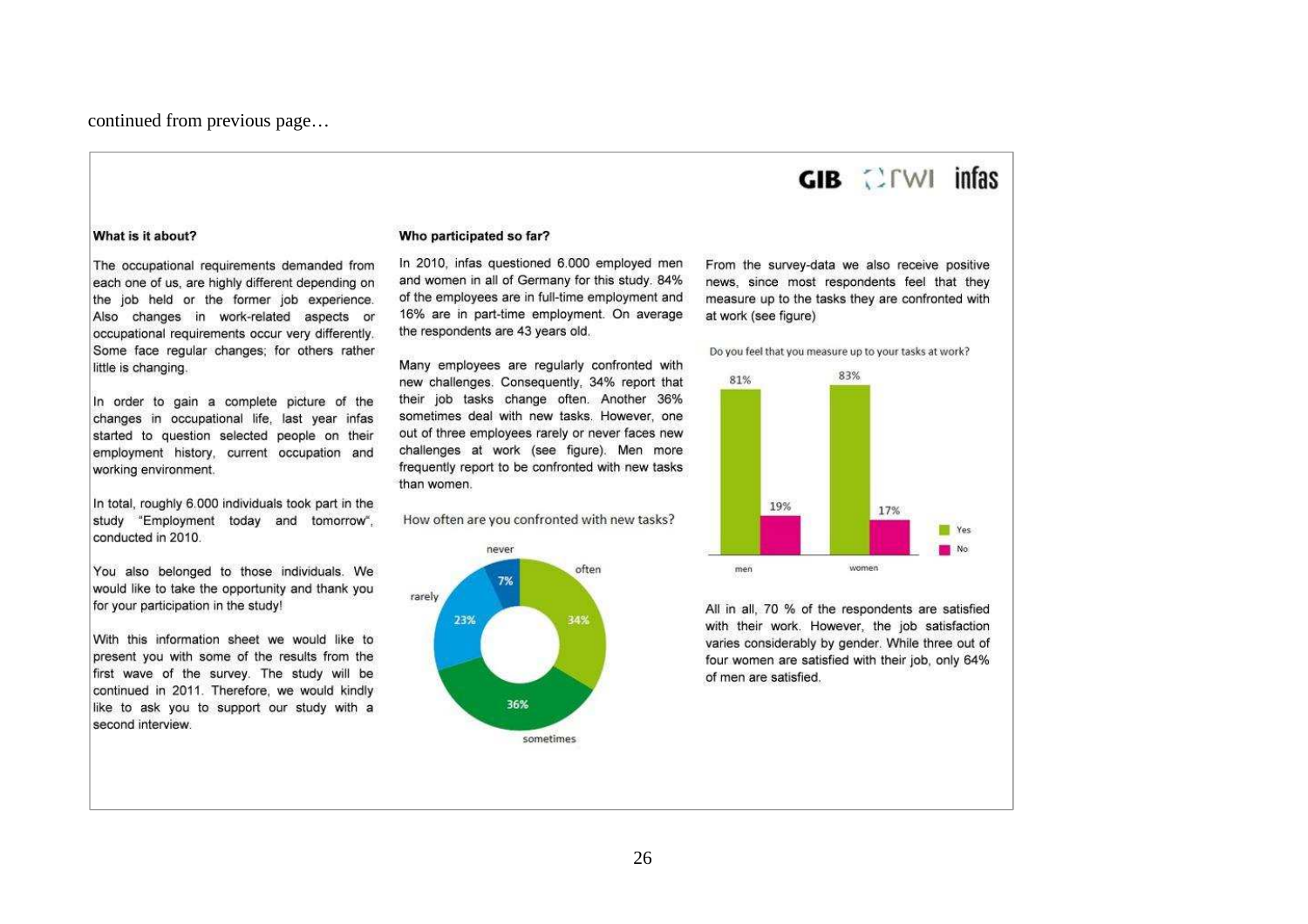### **Appendix B. Additional tables**

|                                                                                      |                                   |                          | Eligible employees in the first wave with dropout in second wave |         |                   |
|--------------------------------------------------------------------------------------|-----------------------------------|--------------------------|------------------------------------------------------------------|---------|-------------------|
|                                                                                      | <b>Treatment</b><br>group<br>Mean | Control<br>group<br>Mean | <b>Difference</b>                                                | t-stat  | Obser-<br>vations |
|                                                                                      |                                   |                          |                                                                  |         |                   |
| Socio-demographics and training measured in the first wave                           |                                   |                          |                                                                  |         |                   |
| Female                                                                               | 0.528                             | 0.538                    | $-0.010$                                                         | $-0.39$ | 1909              |
| $Age < 35$ years                                                                     | 0.301                             | 0.334                    | $-0.033$                                                         | $-1.41$ | 1896              |
| Age $(35 \text{ to } < 45 \text{ years})$                                            | 0.265                             | 0.246                    | 0.019                                                            | 0.84    | 1896              |
| Age $(45 \text{ to } < 55 \text{ years})$                                            | 0.289                             | 0.276                    | 0.013                                                            | 0.57    | 1896              |
| Age ( $> 55$ years)                                                                  | 0.145                             | 0.145                    | 0.001                                                            | 0.03    | 1896              |
| Migration background                                                                 | 0.246                             | 0.271                    | $-0.026$                                                         | $-1.16$ | 1907              |
| Cohabiting with partner                                                              | 0.724                             | 0.724                    | 0.001                                                            | 0.03    | 1 9 0 9           |
| Children                                                                             | 0.370                             | 0.369                    | 0.002                                                            | 0.07    | 1909              |
| <b>East Germany</b>                                                                  | 0.255                             | 0.254                    | 0.001                                                            | 0.06    | 1909              |
| College                                                                              | 0.136                             | 0.160                    | $-0.024$                                                         | $-1.23$ | 1898              |
| Vocational education                                                                 | 0.759                             | 0.747                    | 0.012                                                            | 0.54    | 1898              |
| Compulsory education                                                                 | 0.104                             | 0.093                    | 0.012                                                            | 0.80    | 1898              |
| Training participation in previous year                                              | 0.378                             | 0.363                    | 0.014                                                            | 0.57    | 1906              |
| Future training plans (next 12 months)                                               | 0.207                             | 0.225                    | $-0.018$                                                         | $-0.82$ | 1901              |
| Liquidity constraints                                                                | 0.335                             | 0.327                    | 0.008                                                            | 0.35    | 1886              |
| Program knowledge measured in first wave, before providing the information treatment |                                   |                          |                                                                  |         |                   |
| Knowledge about the <i>Bildungsprämie</i>                                            | 0.2380                            | 0.2292                   | 0.009                                                            | 0.41    | 1903              |

#### Table B-1. Summary statistics and balancing of panel dropouts

Notes: The table shows summary statistics of individuals dropping out of the panel after the first interview separately for the treatment and the control group. Difference shows the differences in the means by treatment status and the t-stats indicate their significance. Significance levels: \* p < 0.10, \*\* p < 0.05, \*\*\* p < 0.01.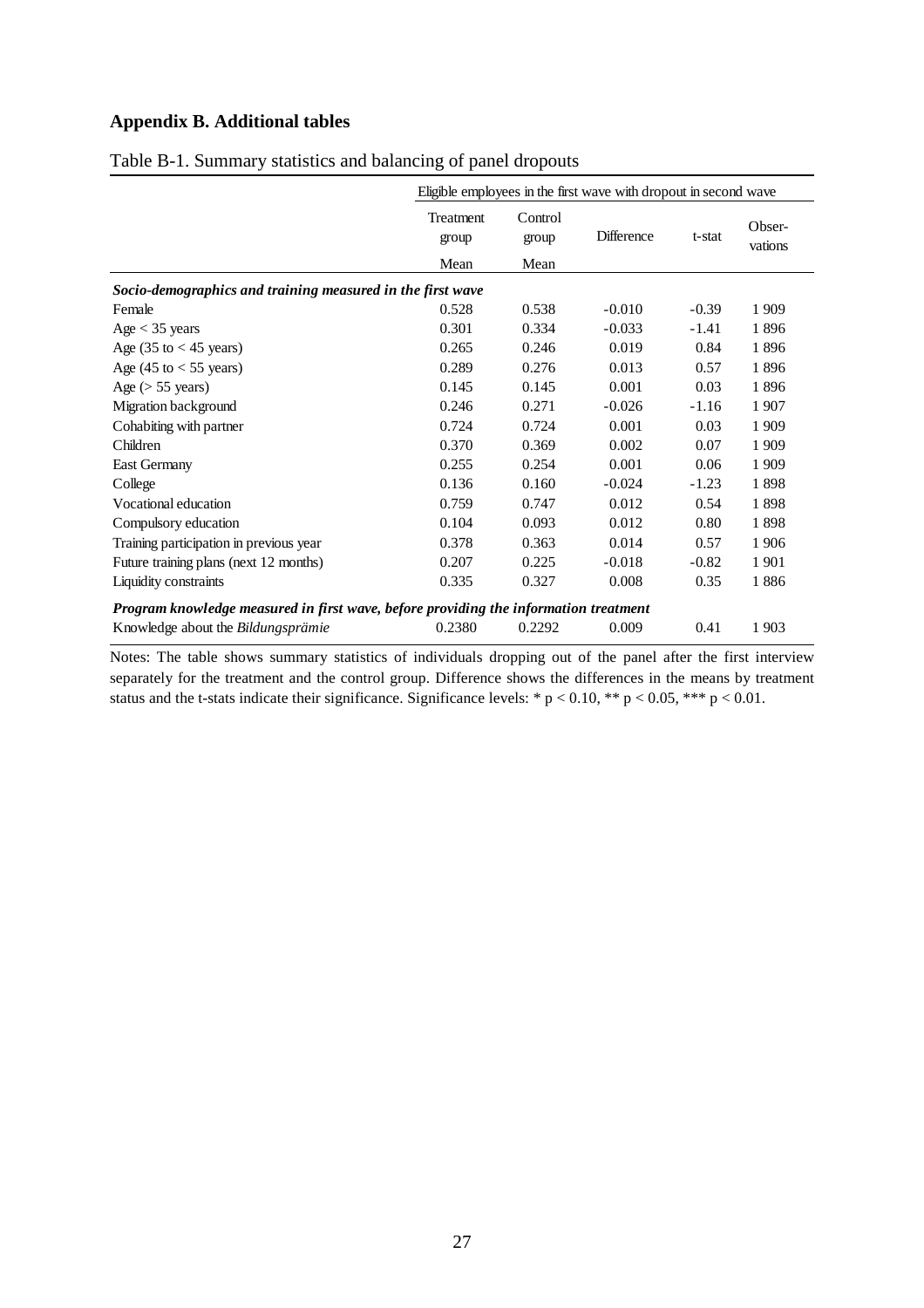|                                           | Dependent variables |                                   |                  |  |  |
|-------------------------------------------|---------------------|-----------------------------------|------------------|--|--|
|                                           | Panel               | Treatment indicator (1-yes, 0-no) |                  |  |  |
|                                           | dropout             | First-wave sample                 | Both-wave sample |  |  |
|                                           | (1)                 | (2)                               | (3)              |  |  |
| Information intervention                  | 0.020               |                                   |                  |  |  |
|                                           | (0.015)             |                                   |                  |  |  |
| Female                                    | 0.002               | 0.015                             | 0.030            |  |  |
|                                           | (0.015)             | (0.016)                           | (0.021)          |  |  |
| $Age < 35$ years                          | Reference           | Reference                         | Reference        |  |  |
|                                           | Group               | Group                             | Group            |  |  |
| Age $(35 \text{ to } < 45 \text{ years})$ | $-0.090$ ***        | 0.014                             | $-0.006$         |  |  |
|                                           | (0.022)             | (0.023)                           | (0.031)          |  |  |
| Age $(45 \text{ to } < 55 \text{ years})$ | $-0.143$ ***        | $-0.007$                          | $-0.034$         |  |  |
|                                           | (0.021)             | (0.022)                           | (0.028)          |  |  |
| Age ( $> 55$ years)                       | $-0.147$ ***        | 0.002                             | $-0.015$         |  |  |
|                                           | (0.026)             | (0.027)                           | (0.035)          |  |  |
| Migration background                      | $0.059$ ***         | $-0.021$                          | $-0.020$         |  |  |
|                                           | (0.019)             | (0.020)                           | (0.026)          |  |  |
| Cohabiting with partner                   | $-0.044$ **         | $-0.004$                          | $-0.002$         |  |  |
|                                           | (0.012)             | (0.020)                           | (0.026)          |  |  |
| Children                                  | $-0.020$            | 0.017                             | 0.025            |  |  |
|                                           | (0.018)             | (0.019)                           | (0.024)          |  |  |
| <b>East Germany</b>                       | $0.037**$           | $-0.017$                          | $-0.031$         |  |  |
|                                           | (0.018)             | (0.019)                           | (0.024)          |  |  |
| College                                   | $-0.165$ ***        | $-0.028$                          | 0.016            |  |  |
|                                           | (0.034)             | (0.036)                           | (0.048)          |  |  |
| Vocational education                      | $-0.107$ ***        | $-0.022$                          | 0.004            |  |  |
|                                           | (0.030)             | (0.030)                           | (0.043)          |  |  |
| Compulsory education                      | Reference           | Reference                         | Reference        |  |  |
|                                           | Group               | Group                             | Group            |  |  |
| Training participation in                 | $-0.022$            | 0.013                             | 0.004            |  |  |
| previous year                             | (0.017)             | (0.018)                           | (0.022)          |  |  |
| Training planned in                       | $-0.027$            | $-0.030$                          | $-0.028$         |  |  |
| next 12 months                            | (0.019)             | (0.020)                           | (0.025)          |  |  |
| Liquidity constraints                     | $0.062$ ***         | 0.017                             | 0.021            |  |  |
|                                           | (0.017)             | (0.035)                           | (0.023)          |  |  |
| $R^2$                                     | 0.0413              | 0.0024                            | 0.0040           |  |  |
| F-statistic                               | 13.27               | 0.74                              | 0.81             |  |  |
| p-value of F-test                         | 0.000<br>***        | 0.720                             | 0.655            |  |  |
| Observations                              | 4,914               | 4,914                             | 3,059            |  |  |

Table B-2. Differential attrition and balancing tests based on multivariate regressions

Note: The dependent variables are indicated in the column headings. Covariates are measured in the first wave. All results were estimated using the linear probability model. Significance levels: \*  $p < 0.10$ , \*\*  $p < 0.05$ , \*\*\*  $p < 0.01$ .